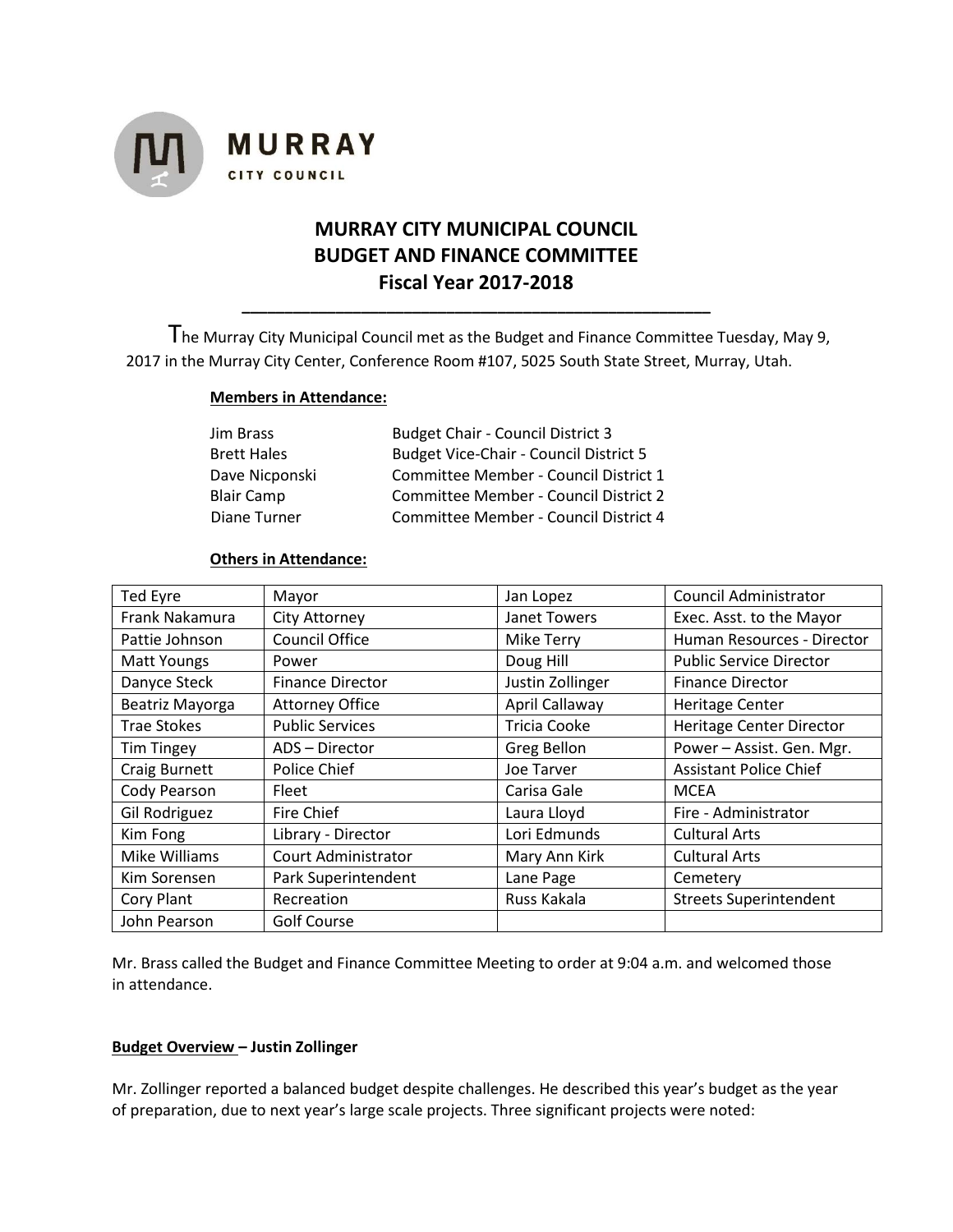## • Historical Murray Mansion – \$1.5 million The purchase would be situated in the middle of a potential downtown city park.

• Design Plans - \$1.44 million

The cost for design planning is often covered with a bond, however, by utilizing the .2% sales tax money, along with available funds from a bond payoff, the cost for plans and other projects could be paid out of pocket. In the future, new bonds would be utilized for new construction instead of designing. Architects are yet to be determined.

• Fire Station - \$1.8 million

The initial cost of \$4.2 was underestimated, therefore, an additional \$1.8 million is needed to allow for a \$6 million dollar facility.

According to the legislature, \$1.5 million is available to Murray, for transportation and funds would be utilized for the extension of Hanauer Road. In summary, by moving the fire station, completing design plans, extending Hanauer Road, and purchasing the Murray Mansion, Mr. Zollinger said progress would be significant.

As requested, \$100,000 was added to the budget for the final acquisition of additional properties in the downtown area. Demolition and cleanup expenses would filter into next year's budget.

Mr. Zollinger felt delaying the bonding process was the best option for the city, therefore, he recommended bonding for the new city hall in May or June of 2018. He thanked the council for their patience and was excited to report construction for city hall would be ready at that time.

Mr. Zollinger continued to review the overall budget.

Departments were asked to keep operational budgets flat, as a result, only a few increases were seen, due to contractual increases and higher utilities.

In the past, internal services that provide funds, such as the council, finance and city attorney offices, budgets were completed by moving money to the General Fund, however, new software this year allowed wages to be allocated to various enterprise funds. Therefore, internal services wages are distributed as follows: 30% from the General Fund, 5% from the Water Fund, and 20% from the Power Fund. The new software simplified the process significantly.

Employees were scheduled to receive a 1% Cost of Living Allowance (COLA) increase and a 1% Merit increase. In addition, very few adjustments were made compared to last year's total of 90 adjustments.

Mr. Camp asked if increased personnel costs of \$778,000 included the 1% COLA, the 1% merit increases, adjustments and insurance coverage. Mr. Zollinger replied yes.

Mr. Camp asked if retirement rates were flat. Mr. Zollinger replied yes.

Mr. Camped wondered what the actual cost of a 1% merit increase was. Mr. Zollinger explained wages, multiplied by 1%, would not include retirement, therefore, a general factor of 1.3%, multiplied by wages was used. An amount of \$300,000 was noted as the cost for the increase. Mr. Camp explained he asked the specific question because he thought the Consumer Price Index (CPI) increase was 2.3%. It was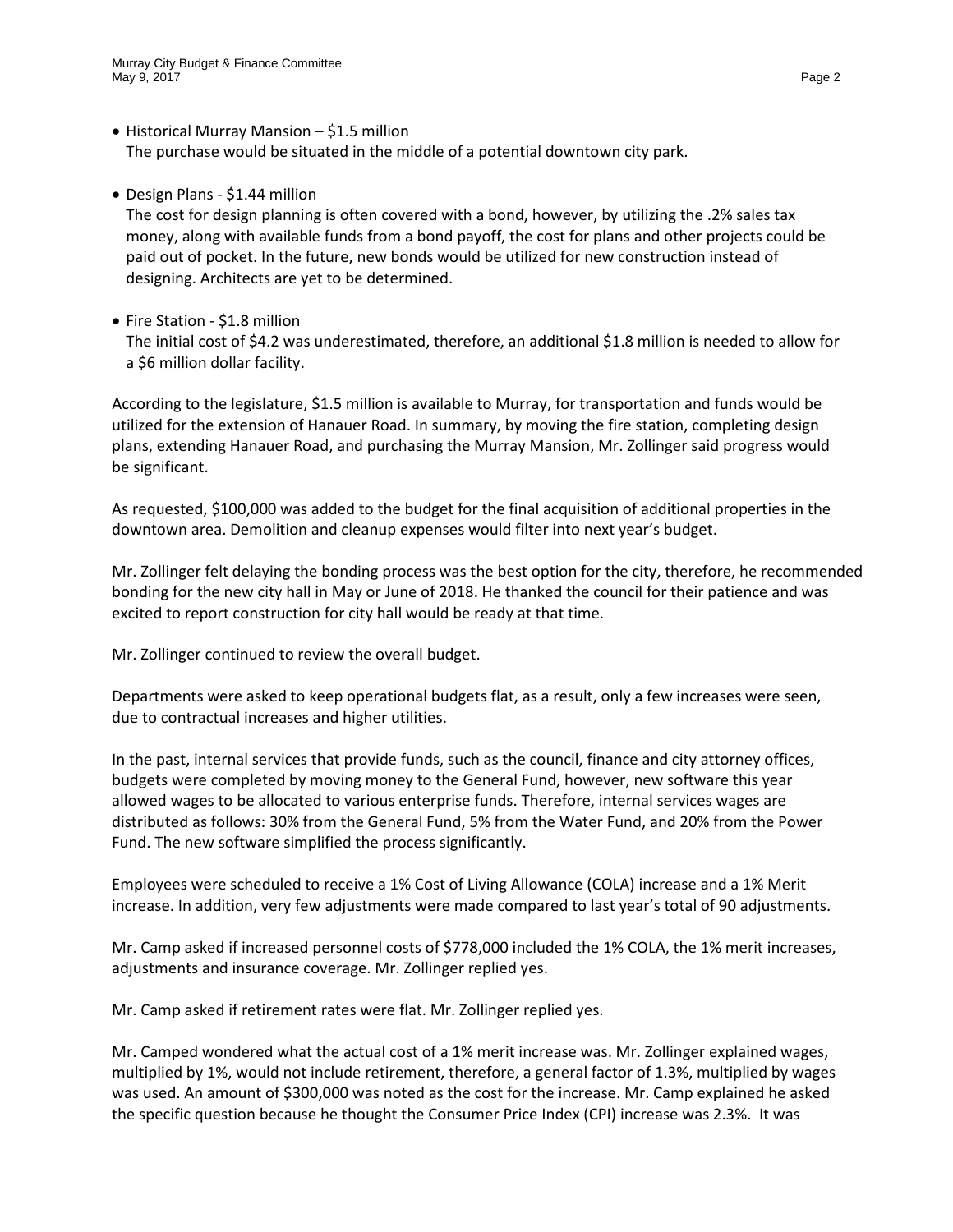noted that the CPI for the Utah region is just over 3%, which had fallen into the negative over years past.

Due to anticipated growth, the budget on the .2% sales tax increased by \$200,000, bringing the total to \$3.7 million. Last year's budget provided \$3.5 million.

Other significant increases in the General Fund revenue budget were noted, for instance, an increase to the 1% sales tax revenue, was \$416,000, and an increase of \$475,000 for ambulance billing, due to better collection procedures.

The city has seen a decrease of \$240,000 to \$260,000 in justice court revenue the past two years. Mr. Zollinger felt the negative swing was a challenge to address in the budget and was due to a change in philosophy.

Mr. Camp asked if the decrease was due to the overall decrease in citations or just traffic citations. Mr. Zollinger replied it was due to fewer traffic citations, however, he would confirm with Mr. Williams. Mr. Zollinger noted historically, the justice court fines revenue fell between \$1.7 million and \$1.8 million, however, this year the budget was \$1.3 million.

Health Insurance rates increased by 2.7%, which was considered substantially low. In comparison, VECC health insurance rates increased by 22%. Ms. Steck stated she had never seen an increase as low as 2.7% and had typically seen increases between 9% and 15%.

Mr. Hales felt the city's insurance rebate to employees was of great significance. Mr. Zollinger agreed and noted for two years in a row, thank you letters were sent along with rebate checks to employees for being careful with insurance. Mayor Eyre noted 85% of the money would logically be returned to the city since the city paid 85% of premiums. He hoped employees were aware of the city's generosity to employees. Mr. Zollinger liked the choices the city made to incentivize saving.

Employee holiday bonuses of \$100 would remain in the budget, as well as, employee appreciation days off.

The term floating holidays was changed to employ appreciation days. Employee holiday time off would need further policy decisions, due to holidays that fell on Saturdays.

Ms. Turner noted the difference between the number of employee appreciation days given for police and non-fire personnel, versus firefighters. Mr. Zollinger explained police and non-fire personnel work eight-hour days, or 40 hours per week and receive 24 floating hours off per year. Since fire fighters work two, 24-hours shifts, with three days off, the 36 hours allowance makes it equivalent to police and nonfire personnel.

The budget for Class C Road money was \$1.6 million, with an additional \$300,000 allocated towards roads. Road projects noted were Topowa and Bullion. Mr. Camp noted Bullion Street was completed. Mr. Nicponski said the project on Bullion was intended for curb and gutter installation, due to new home construction by Ivory Homes. Mr. Camp wondered why Ivory Homes would not install curb and gutters. Mr. Nicponski explained, Ivory would install curb and gutter in the subdivision, however, the intended location was not in the subdivision but located at the west end of Bullion.

Mr. Hales wondered why Golden Chain Street was cut from the project list when originally scheduled for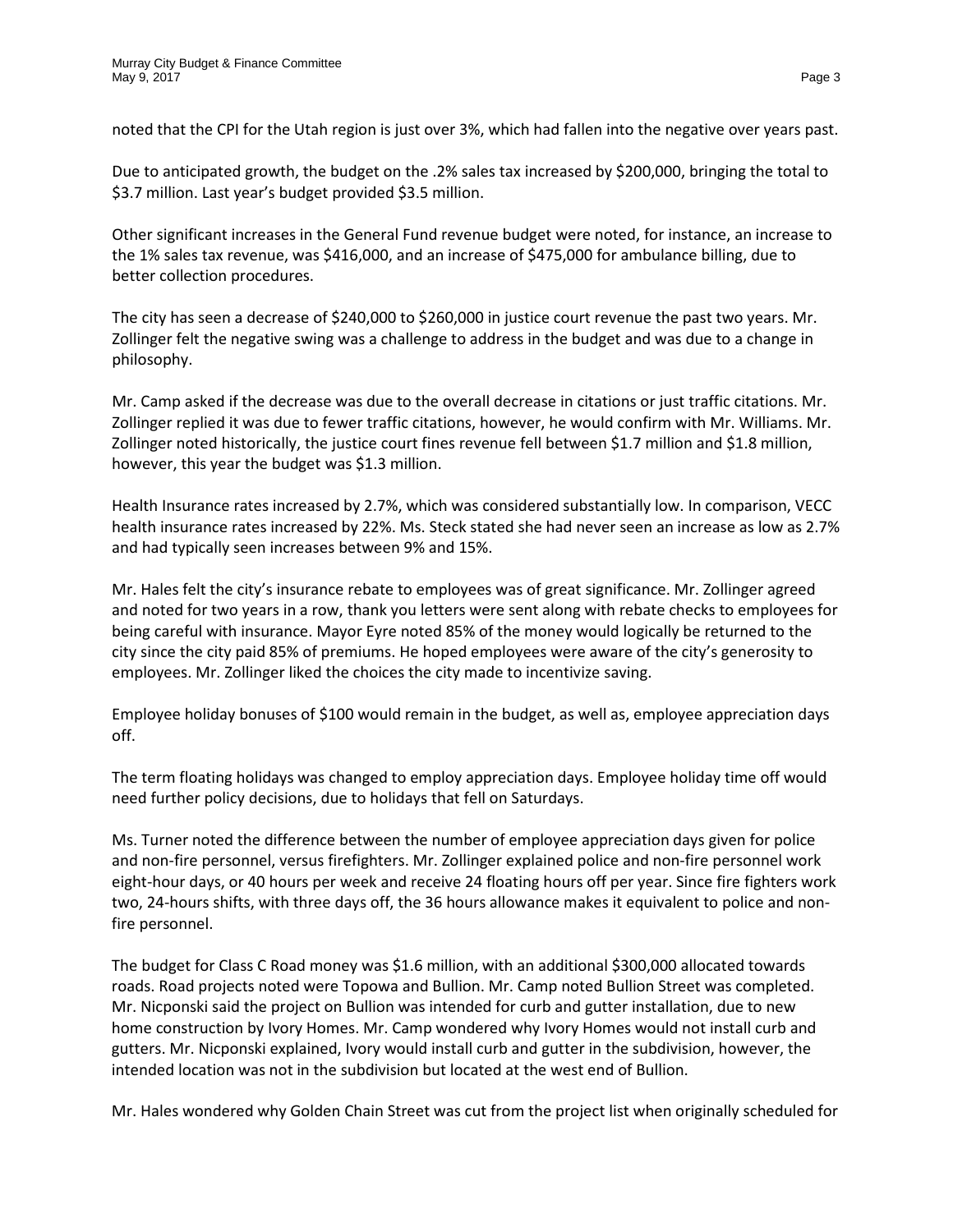this year. Unhappy constituents contacted Mr. Hales with concern when the project was not completed last year. He inquired what could be done to move the project back to top priority. Mr. Brass felt the issue would be better discussed during the Public Works budget review.

A budget of \$360,000 was noted for police vehicle replacements. A savings of \$45,000 was achieved this year by refurbishing an ambulance. Therefore, \$190,000 would be budgeted to refurbish another ambulance. The cost of a new ambulance is \$230,000, which would provide \$40,000 in savings.

Water projects totaling \$1.5 million would be allocated from reserves. Projects related to waste water total \$500,000, and projects related to power total \$1.1 million.

Mr. Zollinger said details related to future projects would be provided by department heads further into the budget meeting.

The Waste Water Fund and the Storm Water Fund would use reserves for capital projects. Approximately \$285,000 of one million dollars in the Storm Water Fund reserves would be utilized to purchase a street sweeper. Mr. Zollinger recommended street sweepers be scheduled on a replacement cycle. Currently the city has three sweepers and by replacing one, every three years, high replacement costs would be avoided.

Mr. Zollinger recommended the council raise reserves from 16.5% to 18.5%. Council policy authorizes the city finance director to move General Fund reserves to the Capital Projects Fund if the General Fund's reserves are in excess of the 18.5 percent.

The overall budget outlook was stable and he was able to balance all operating budget cost increases with conservative revenue budgets. The city continues to benefit from a growing Utah economy, due to the Fashion Place Mall expansion. Mr. Zollinger budgeted for increased sales tax growth.

The Library Fund ended with only \$14,000 for capital projects, consequently, if remodeling or repairs are needed, there would be little flexibility in the budget. Once \$14,000 was depleted, severe cuts are inevitable, affecting personnel and things such as book purchases unless revenue increased.

The Storm Water Fund was tight this year, however, a rate increase was helpful. Mr. Brass said the most significant challenge on the east side of the city related to the Storm Water Fund. East of 900 East was the only bill citizens received from the city and without true curb and gutters in neighborhoods, it remains difficult to explain how a charge of \$3.55 per month is equally applied. He felt the city should balance improvements and include the area on occasion, by installing curb and gutters.

Mr. Zollinger explained in 2007, the area was annexed into the city, and no water, power or waste water services actually exist.

Mr. Zollinger said, due to numerous projects at Central Valley Water Reclamation (CVWR), the Waste Water Fund, would need to utilize reserves, if not for a rate increase. The practice of using reserves for such expenses is not a favorable option.

Years ago, the Golf Course Fund had revenue of approximately \$950,000 from green fees. Mr. Zollinger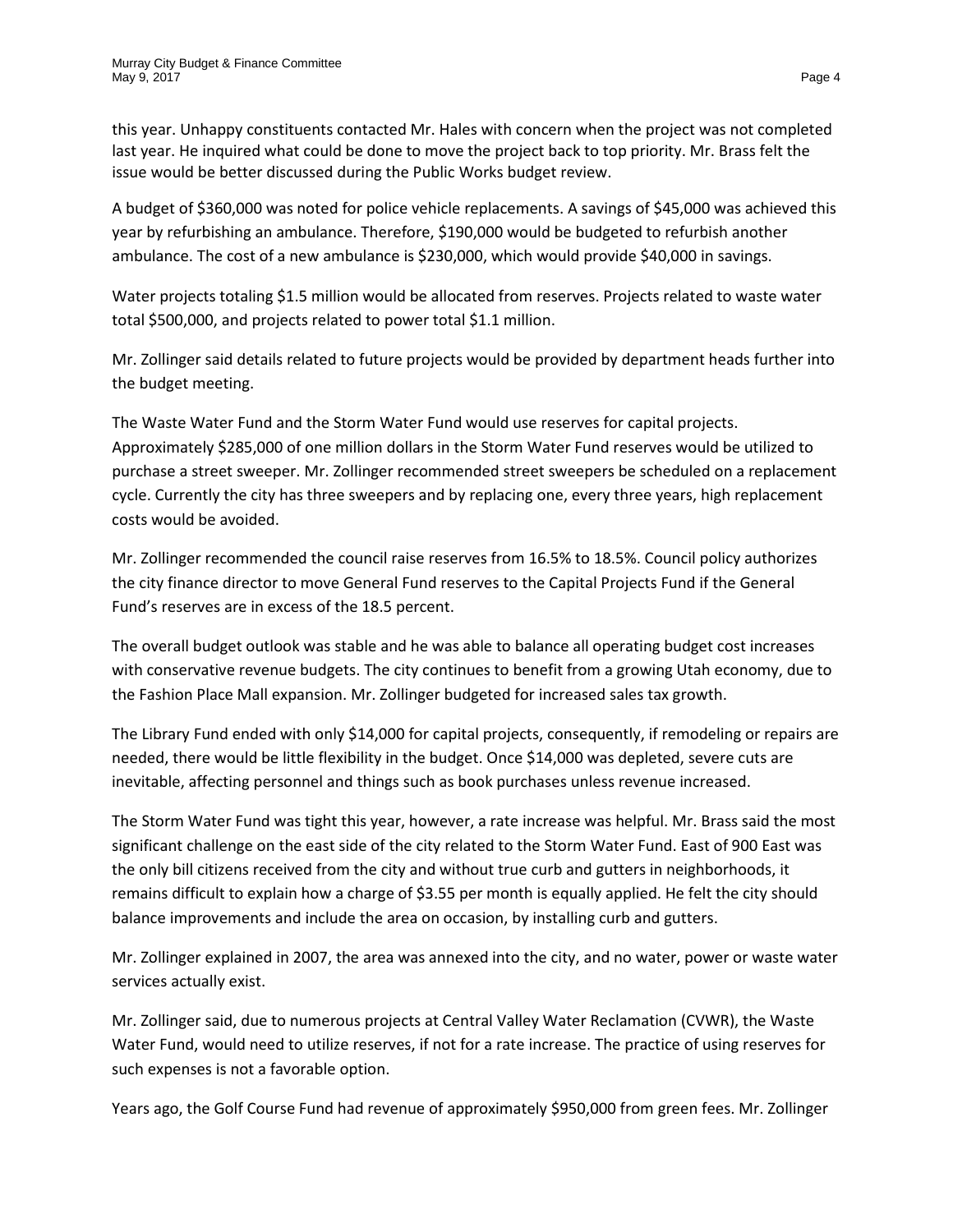has projected reduced revenue of \$740,000 this year. It was hard to conclude whether the decrease in revenue was due to recent irrigation construction projects, or, lack of public interest. The irrigation project when completed was slightly higher in cost than expected, therefore, funds of \$34,000 were redirected from the Cemetery Fund to the Golf Course Fund in order to balance the budget.

Mr. Brass pointed out reduced revenue could have resulted from a normal Utah winter with a long wet season in February and March which cut into player rounds.

Mr. Zollinger recommended making the transfer of funds this year. Golf rounds have been down the last two years and was a common trend in the sport nationwide. Approximately 125 golf courses closed in the United States last year and only four were added. Indicators and patterns would reveal there are less golfers nationwide.

Mayor Eyre said Mr. Pearson reported the Murray golf course was busier than ever.

Mr. Zollinger reported all capital had been cut from the Golf Course Fund. With a fee increase last year, he felt it was not a favorable option to do another one.

Mayor Eyre considered the salt budget of \$70,000 and noted past normal winters when costs varied. He wondered the actual cost for salt this year. Mr. Zollinger said salt funding was in Class C Road Funds for a cost of \$52,465 this year; he questioned whether the city had been fully charged yet because the previous fiscal year the cost was \$84,000. The new practice of pretreating roads was noted, which could have contributed to a reduction in salt costs.

In summary, Mr. Zollinger said the council, mayor and city staff provided a balanced and sustainable budget for citizen consideration.

**Attorney's Office** – Frank Nakamura and Beatriz Mayorga

Mr. Nakamura said the overall budget was status quo. He noted the Retained Risk Fund and *professional services account*, which was utilized for situations requiring special expertise and dealing with developers. It was the city's philosophy to hire outside counsel instead of hiring additional staff in those cases.

Temporary assistance was needed to cover maternity leave for Ms. Mayorga due to current staff size. Mr. Nakamura noted a budget of \$8,956 in the Retained Risk Fund to cover her leave of absence.

Mr. Nakamura would be retiring the end of 2017. A retirement payout was estimated for \$30,000 and would include vacation and sick time.

Mr. Zollinger explained according to employment laws \$10,000 was budgeted in the Retained Risk Fund for new employee training and outside individual consulting. Mr. Nakamura added, regarding employment laws, training would be useful in what was considered the most difficult cases, such as, sexual harassment. He believed and stressed the overall workforce needs to be sensitized to issues related to harassment which included workplace violence.

Mr. Brass asked Mr. Nakamura if adequate funding was available in the *training* budget to maintain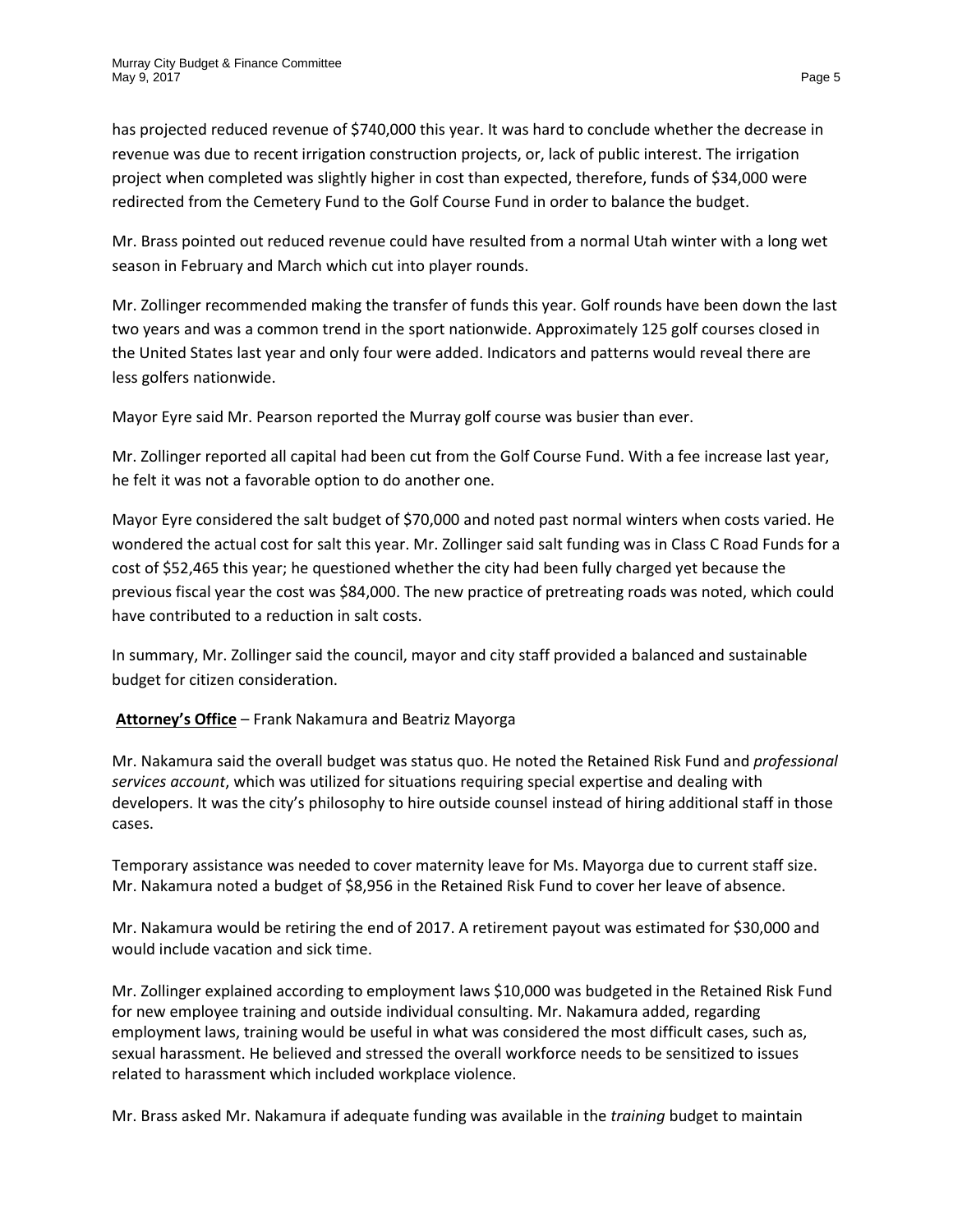continuing education units (CEU) for his staff. Mr. Nakamura replied yes and appreciated the provisions. He would like all the attorneys to remain involved in the statewide City Attorneys Association and felt attending sessions, as well as, networking with colleagues was of great value. Mr. Critchfield and Mr. Farnsworth participate in the Municipals Attorneys Association and all attorneys belong to the Utah Prosecutors Association where prosecution training is provided.

Mr. Nakamura voiced appreciation to the council for the ability to use outside counsel when needed. He valued the council's understanding of how outside sources provide favorable results in a reliable and quick manner. Two sources typically used in the past are: Jody Burnett, a land use expert, and the Jones Waldo Law Firm for litigation expertise.

Mr. Hales felt it was a positive attribute that Mr. Nakamura was willing to seek outside expertise.

Mr. Nakamura was grateful to the council for approving the development of the new Retained Risk program, which was a significant part of the department now and became more extensive than anticipated. The program was positive for the city and kept Mr. Knight extremely busy. Claims are resolved more efficiently and understanding is greater than ever before.

Mr. Nakamura expressed sadness about Mr. Zollinger leaving the position as finance director of the city. He said Mr. Zollinger was one of the finest finance directors he had the pleasure of working with during his 30-year career as city attorney; not only because of fine skills, but because Mr. Zollinger's desire to work as a team.

Mr. Zollinger felt the experience was wonderful and much was accomplished by working together.

# **Administrative & Development Services** – Tim Tingey

Overall, the department kept a lean and stable budget regarding operations, however, various cuts were made to offset expected increases for costs related to approaching elections. There was reorganization in Community and Economic Development and Building Division, as well as, a reduction in funding amounts. Modifications were highlighted by division as follows:

### **Administration**

There was significant change in the *regular employee* line item due to allocations implemented by Mr. Zollinger.

Based on state law, and due to the challenges of providing general fund dollars for Economic Development projects, it was proposed to zero out \$30,000 from the *Economic and Development Incentive* account. The focus instead would be on Redevelopment Agency dollars going towards incentives.

Minor increases occurred in *professional services* and *cell phone equipment*. *Equipment maintenance* would see increases for Xerox, as well as, ITRON equipment, which was used for meter reading.

### **Recorder**

The *elections* account was noted as having a place holder of \$40,000 for elections. Cost estimates of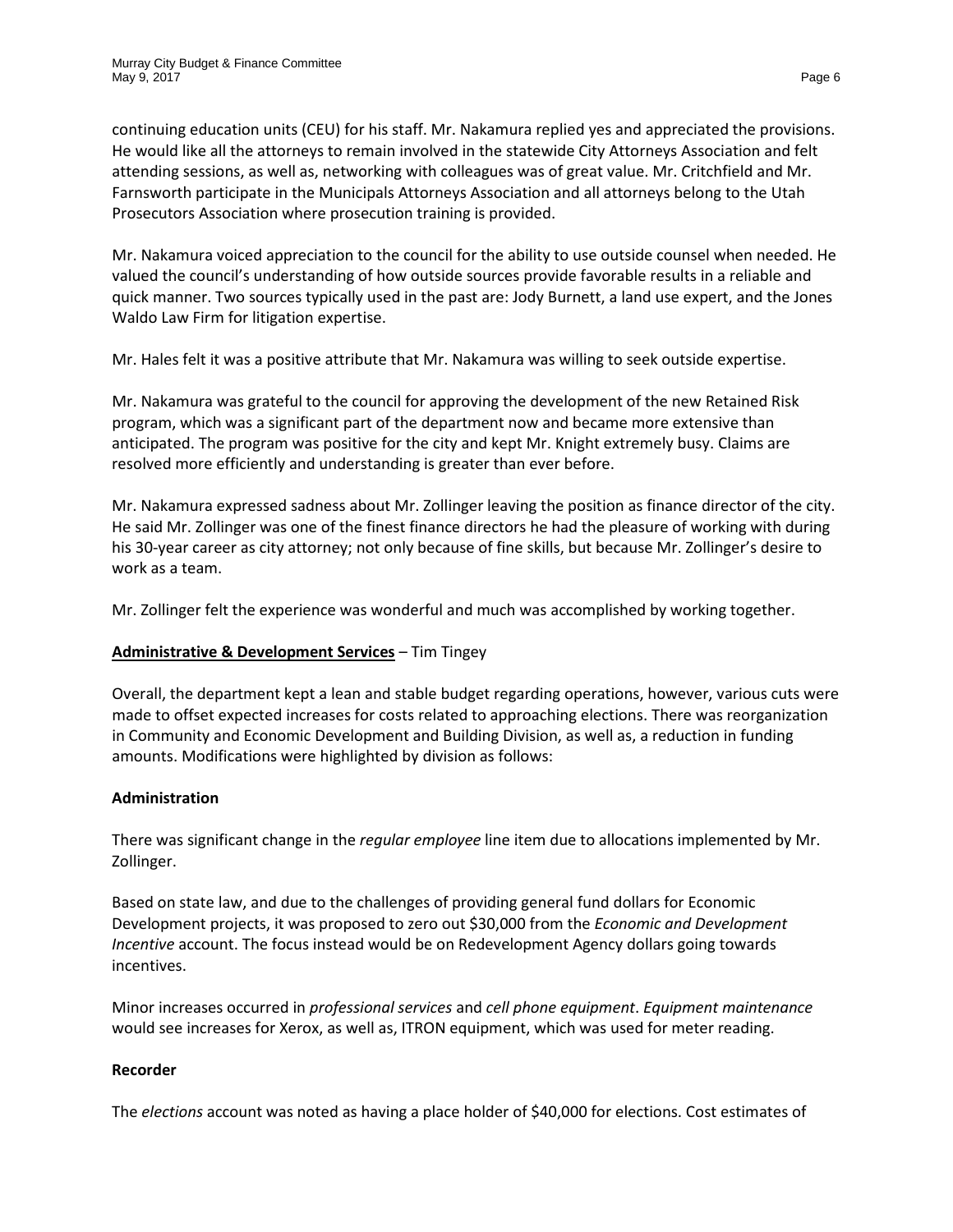\$110,000 received from the county were budgeted even though considered high-end. Mr. Tingey said the actual cost would be less.

Mr. Zollinger said additional cost increases to the *elections* account could occur due to postage expenses for mailing ballots. Mr. Tingey agreed, however, costs would still remain lower than previous years.

The *professional services* account increased from \$5,000 to \$7,000, due the continuation of updating and changing city code books in the attorney's office.

# **IT**

There was significant increase to the *small equipment* account for Tough Books, which are mobile laptop computers used by the police and fire departments.

Mr. Tingey noted a budget of \$75,000 in the *equipment* account and explained it was based on capital improvement project (CIP) allocations.

Mr. Zollinger explained, generally capital improvements are made for the entire city, and not just one department, therefore, when new servers were purchased, \$75,000 was placed in the *equipment* account until further allocated. He felt each department should contribute to the cost of new servers.

The IT budget was fairly level, however, it is always changing. Preparations were noted for an expected state government audit, related to changes in the police and fire records information system. Ramifications of the cost are not known at this time, but would affect the next budget year and resources were available to address those issues.

# **GIS**

There was a minor increase from \$500 to \$1,250 in the *maintenance equipment* account for the city plotter maintenance agreement, which was considered a prudent decision.

The *software maintenance* account increased by \$5,000 for the City Works contract.

# **Building Inspection**

Mr. Tingey noted the most important concern here was capacity. He carefully monitors how fast permits are issued, as well as, how quickly inspections are completed. The timing of plan reviews was also most concerning. Reorganizing the division was helpful. Although, the budget could change after plans are reviewed by structural engineers, a reassessment of the budget at mid-year was suggested.

Mayor Eyre inquired about Mr. Tingey's concerns related to plan reviews and wondered if it was because developers were turning plans out too quickly, or was the process too slow. Mr. Tingey explained, with a staff member absent for some time, plans fell behind, therefore, reviews were taking 15 to 20 days, which was not as quick as in the past. A part-time person was hired to assist with the reviews, in order to help catch up. In addition, a new building official, Steve Reed, was hired from within, who contributed great ideas for inspection reviews. Mr. Tingey expressed his concern about the process because if the city is not getting them out, calls are coming in. An inspector was hired as well, who was exceptional. It was noted that Mr. McNulty would continue with administrative items, focus on building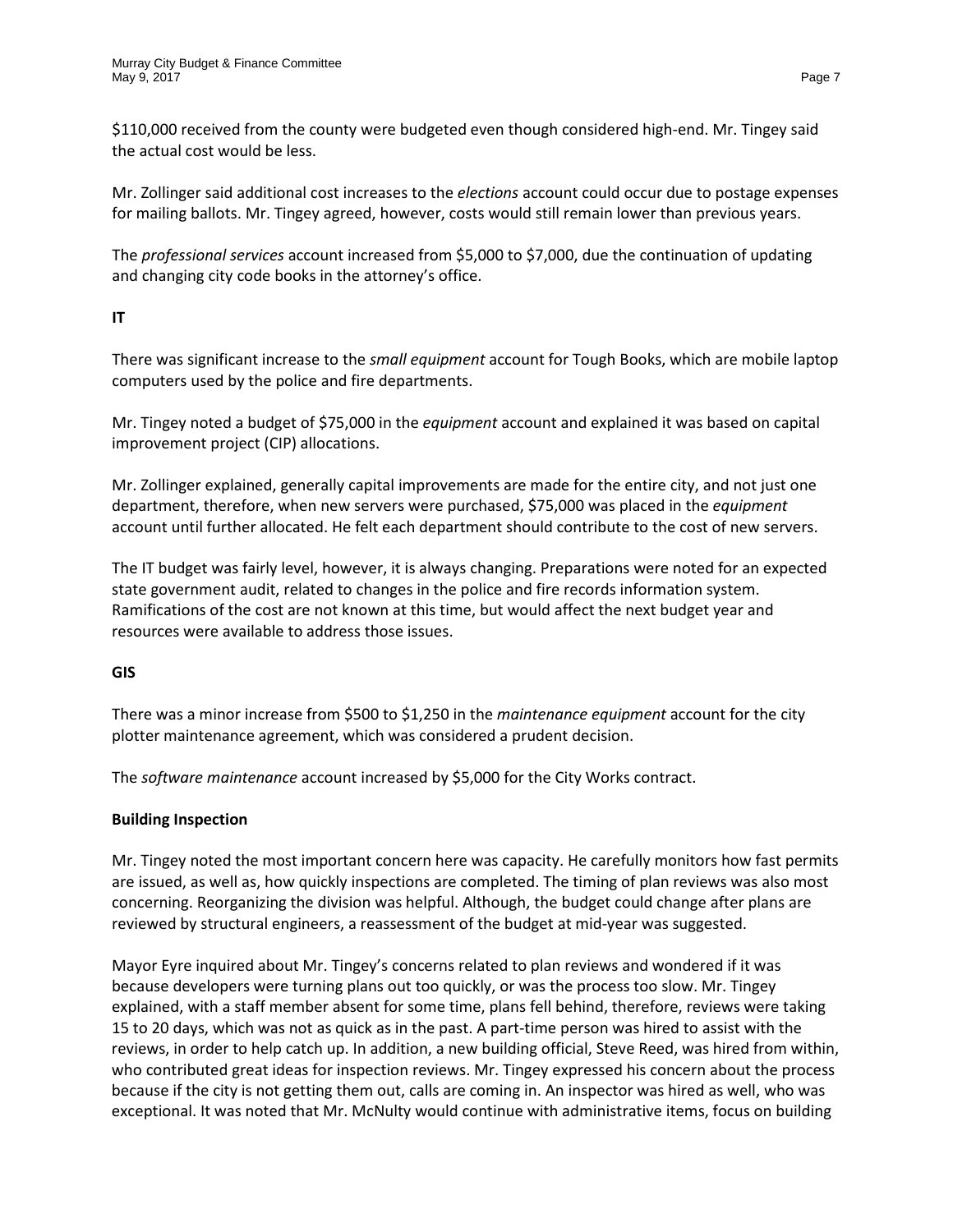permits and plan reviews, and building official duties.

#### **Community and Economic Development**

Mayor Eyre and Mr. Tingey recommended a significant reduction in funds from \$12,600 to \$5,000 for Economic Development Corporation Utah (EDCU). It was noted the county and other organizations proposed cuts as well. Although the EDCU is important to the state, Murray City is not rendering justifiably and budget cuts to the organization have been made in the past.

Mr. Brass felt Murray City did not get the attention other cities received from the EDCU, simply due to a lack of open ground and he questioned the benefit EDCU could bring to Murray.

Mr. Tingey explained new leadership at the EDCU was expected, which might determine a positive change, therefore, the reduction could be reversed at a later time.

Mr. Zollinger noted the number of employees retiring this year and said funds were provided in the budget to cover new hires. Mr. Tingey confirmed seven employees would retire this year. Opportunities to restructure would be evaluated, as some employees held key positions. Creating a new city facilities manager position was noted as a possibility, as well as, hiring additional staff under the facilities manager.

### **Redevelopment Agency Fund (RDA)**

#### **Central Business District**

Several modifications were made to RDA budget line items due to a shift in focus from property acquisitions to redevelopment and incentives. Mr. Tingey noted important changes.

Acquiring land continues, therefore, with the completion of significant land acquisition, the *land* account in the Central Business District reflected a significant reduction of over \$8 million.

*Buildings* and *Infrastructure* line items were modified and zeroed out due to a new stage in the city's redevelopment plan.

Mr. Zollinger affirmed general RDA funding was reduced due to significant land acquisition from RDA reserves. Although reserves were available in the *low income housing* account, and in order to purchase additional property and ensure future projects, further spending would be delayed until reserves were restored.

### **Fireclay**

Three redevelopment agreements are in place with developers at Fireclay; Parleys Partners, Hamlett Homes, and Fireclay Investment Group.

Over the last three years, collected funds were reimbursed to only two of the three developers because one developer did not meet development agreement requirements. Mr. Tingey said most requirements are currently met, however, the lack of a commercial component remains the biggest issue. An attorney hired by the developer is prepared to take the city to court because the developer claims to have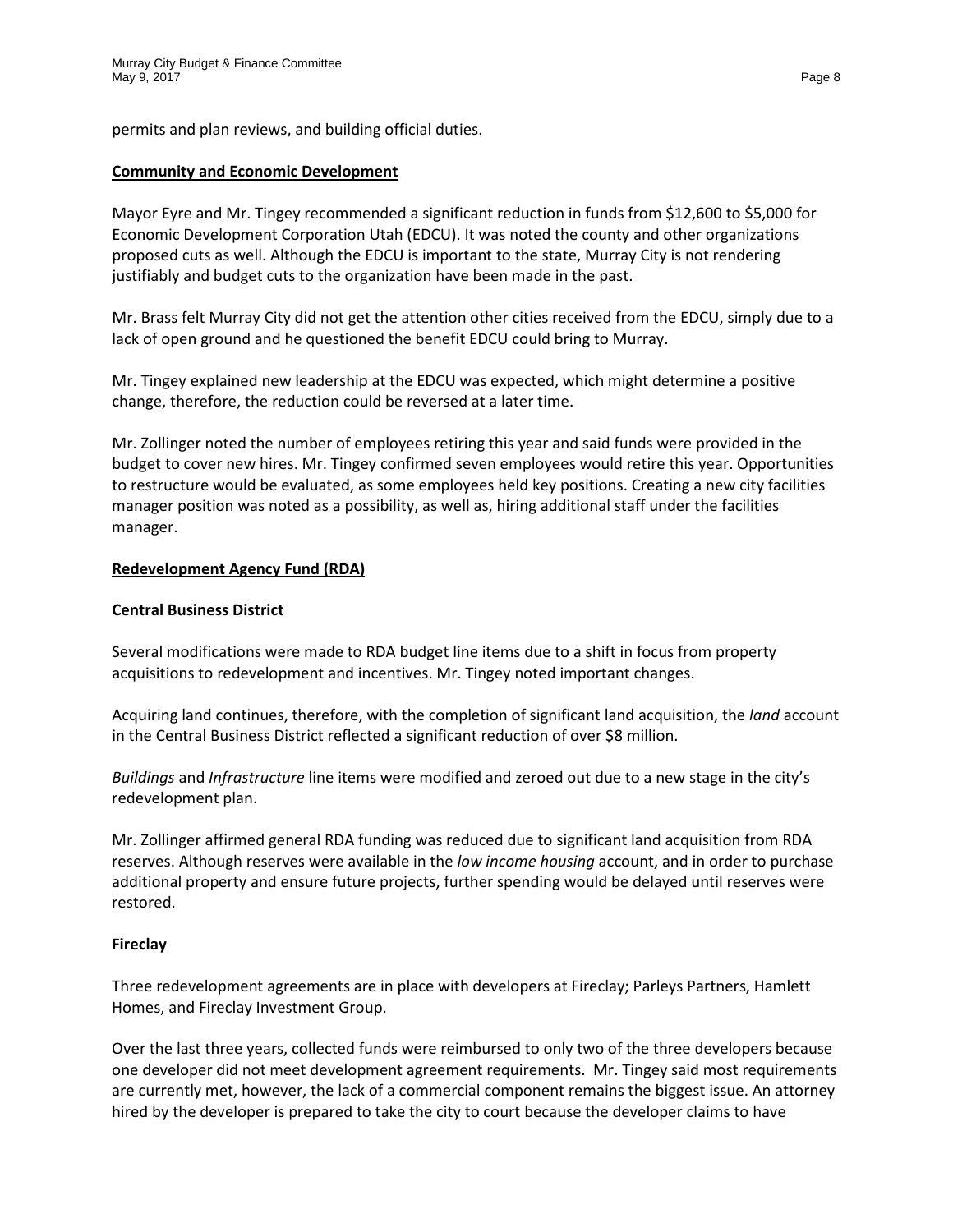documentation of a lease for a commercial tenant.

Further discussions are expected during an upcoming RDA meeting in order to get agreement requirement issues resolved. Once confirmed to be accurate, a three-year reimbursement calculation of approximately \$700,000 would be dispersed.

The *low income housing* account in Fireclay reflected a budget of \$221,289, which included a 20% requirement by the city, as well as, carry over from previous years of Neighborworks funds. Therefore, based on those allocations, the 2018 budget was reduced to \$127,076.

Mr. Zollinger stated, the question should be asked why the city was paying 20% on money that Murray City School District opted out from, as they continue to receive \$600,000 from the RDA. He questioned, why the city would budget low income housing on money, the city was not keeping. Therefore, the decision was made to reduce the budget providing a more accurate situation.

Mr. Zollinger added, low income housing money from this budget year could be utilized to fund the \$700,000 reimbursement.

Mr. Brass felt it was important to verify all requirements of the development agreement in detail, prior to budgeting \$700,000.

Mr. Tingey explained six memos were sent to the developer, addressing unmet requirements, over two years' time; he received no response until just recently. Further discussion on the matter was expected.

### **Smelter Site**

The *low income housing* account is the partnership with Neighborworks and is primarily located at the Smelter Site.

The *Murray School District* account was noted as part of the modifications, which were adopted last year by the RDA board. The RDA expires in 2023.

Mr. Brass noted it was modified to expand the collection area in the Central Business District.

Mr. Nicponski addressed a high budget of \$60,000 in the Cherry Street *professional services* account. Mr. Tingey and Mr. Zollinger analyzed the line item and agreed it was a typing error. Therefore, the council agreed \$54,000 would be reallocated to the Smelter account where it should have been allocated.

# **Murray Library – Kim Fong**

Mr. Fong reported a flat, although very tight budget. The board decided against a tax increase this year, due to the possibility of the library moving to the Murray City Center District (MCCD), however, next year the increase is inevitable. Having funds in place will insure new operations and building costs are covered all at once.

Mr. Brass asked when the last tax increase was. Ms. Fong said 2006.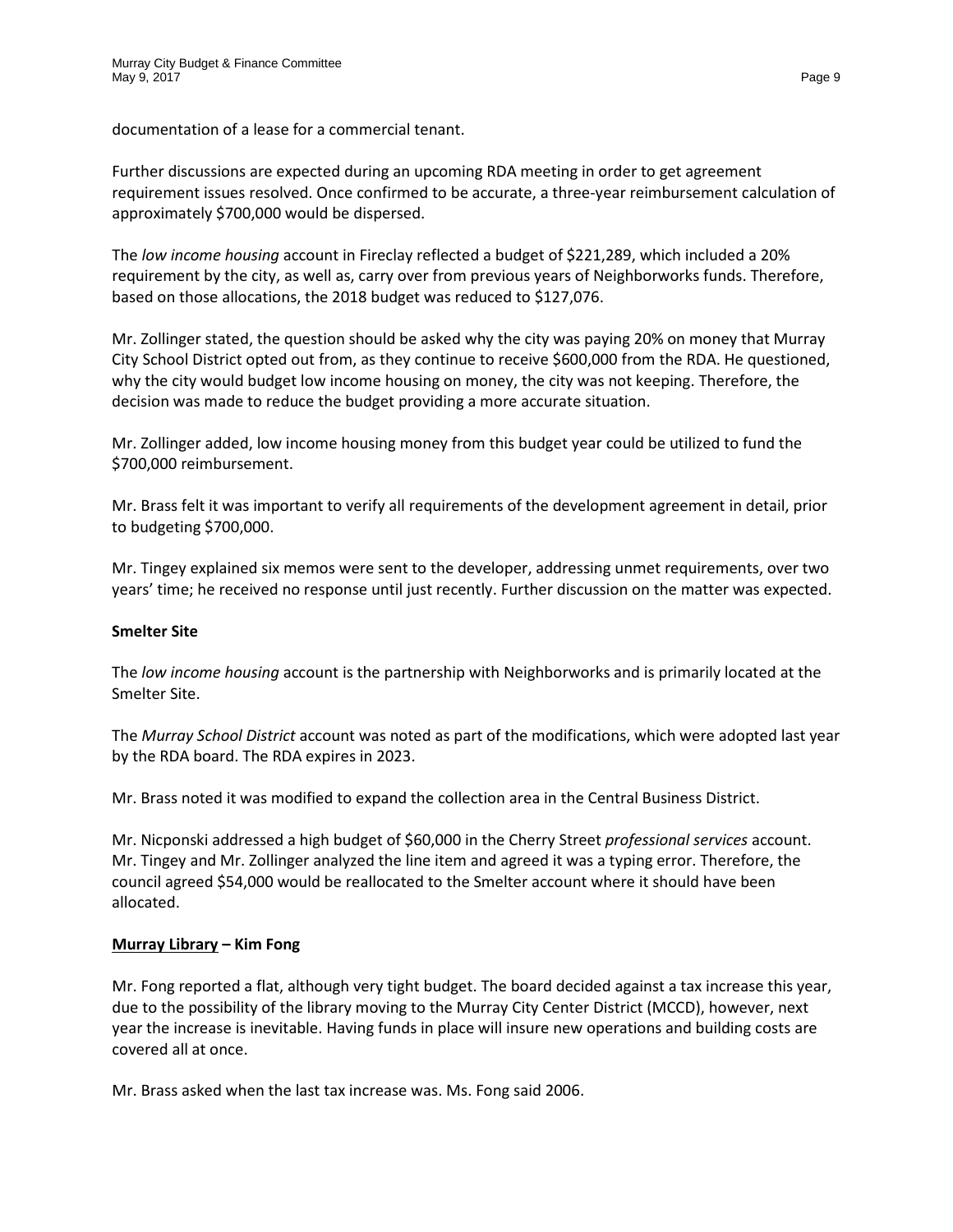Because a property tax increase had not occurred in 12 years, it was noted as the primary reason library funding was low. Exhaustive efforts to keep the library budget balanced has been a struggle for some time. Mr. Zollinger explained the library was funded 100% by property tax, therefore, without new growth and by state statue, property taxes do not increase unless the city initiates a Truth in Taxation hearing.

Mr. Brass agreed there was no creative, better way to fund the library. In comparison, city parks are a valuable resource and he believed most citizens felt the same about the library.

Mr. Zollinger reminded the council, the library's tax rate is essentially half as much as other entities. Ms. Fong agreed and confirmed even with a proposed tax increase, to build a new facility, rates would remain significantly lower than other city and county rates.

The library currently does not reside on city owned property, therefore, with property already purchased a new facility would be located on city property. The plan to create a building fund, utilize some property taxes and only budget for current operational costs was noted. The library has 24 employees, half of which are part time.

Mr. Zollinger said in order to keep operations functioning extreme cuts occurred and noted *capital funds* decreased from \$45,737 to \$14,870. The *library* fund is no longer able to afford building improvements, therefore, the facility is declining fast and concerns are pressing. He believed cutting book purchases, circulation and employee positions was not how the library should operate.

Ms. Fong confirmed the library board would ask for a tax increase next year in support of a new facility.

Ms. Lopez noted a significant decrease in library fines. Ms. Fong explained DVD fines were reduced to fifty cents. Mr. Zollinger explained there was a period of time when outstanding fines were brought current and collected all at once, which provided the one-time increase.

Mayor Eyre inquired if any employees would retire this year. Ms. Fong reported the possibility of one next year.

Mr. Nicponski asked if federal grants were possible for library funding. Ms. Fong said a recent request was denied.

### **Fire Department – Gil Rodriguez**

Chief Rodriquez mentioned an increase to *Medicare State Assessment* which provided growth in the budget. He explained, reimbursements from Medicaid typically totaled less than \$200 for ambulance transports. However, a new method of paying an assessment fee for individual transport calls, provided pooled funds, which were collected and reimbursed back providing the increase. Chief Rodriquez said the collection rate was now approximately 50% which was a great benefit.

An increase of \$3,100 for *administrative travel* was noted. The budget would provide for an increase in required chief meetings and overall training. The department staff travel to North Carolina, San Antonio and St. George for various training.

Mr. Zollinger noted a 590% increase to the *miscellaneous* account. These funds of \$6,900 would provide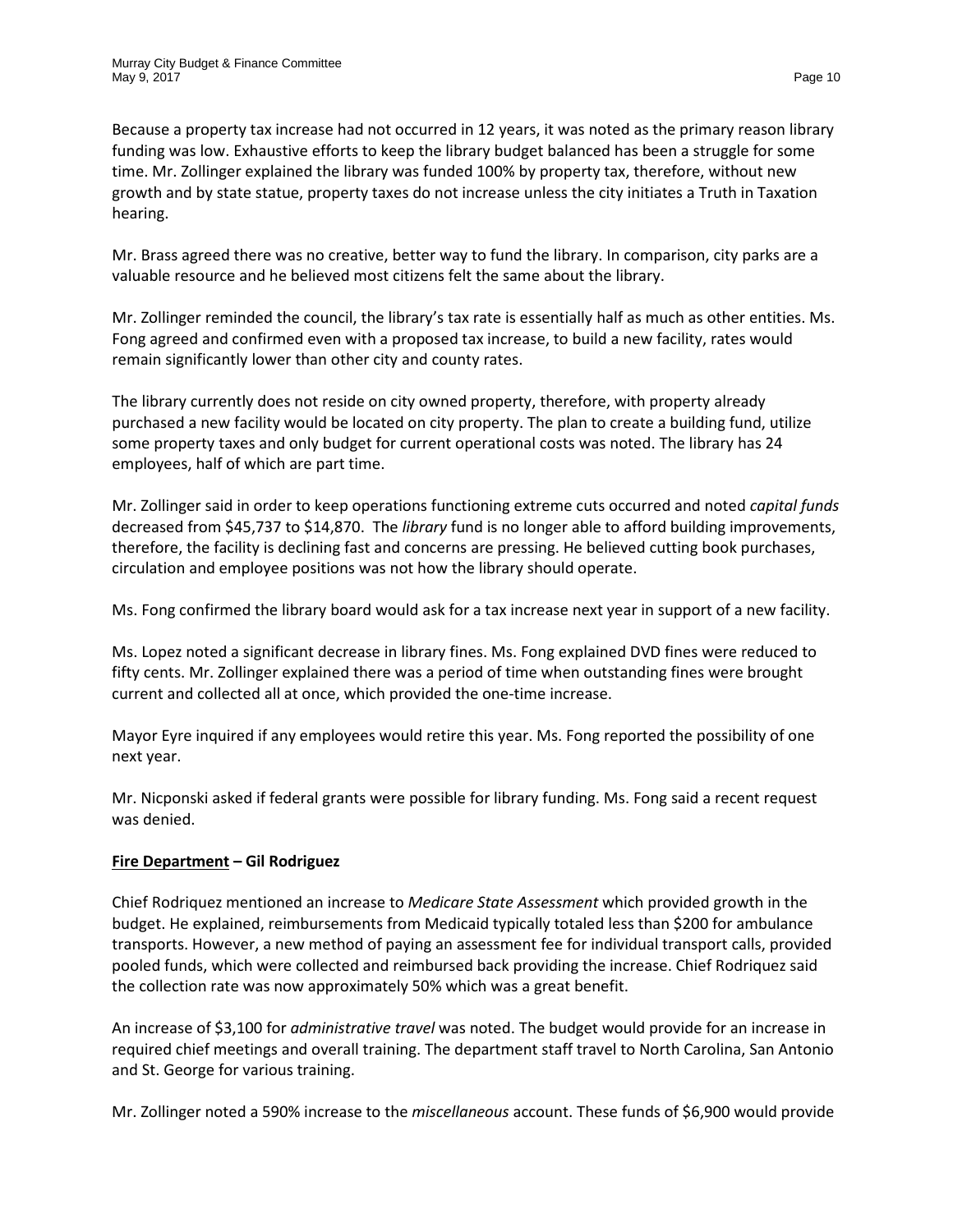for in-the-line-of-duty death benefits for fallen officers.

Mr. Nicponski noted an increase of \$10,691 to the *small equipment* account. Ms. Lloyd explained funds would be utilized to purchase an enclosed trailer for transporting equipment.

The chief said there was great effort to keep a flat budget, considering how busy the department remains and a slowdown was not anticipated.

Costs to the *VECC* budget amplified. VECC planned to steer away from V-Tron systems, due to increased call volume, therefore, a new CADD system was needed.

In addition, as a result of escalated call volume, an increase to the *supplies* account was noted for ambulance and paramedic needs.

An increase occurred to the *billing contract services* account due to better collection practices and the efficiency of Gold Cross billing.

An increase was noted to *fleet assessment*, in order to refurbish a third ambulance, which was found successful in the past. The allocation is based on the number of ambulances in the fleet.

A budget of \$6 million was noted for the new fire station. Due to a fluctuating construction market, the exact estimated cost is not certain at this time. It was mentioned that Salt Lake City and Lehi would construct new fire stations, and West Valley City would construct three new fire stations. In addition, Taylorsville, spent \$6.2 million on a new 6-bay fire station, which was similar to Murray design plans. Cost analysis comparisons would continue as planning moves forward.

Mayor Eyre inquired the savings of refurbishing an ambulance. Chief Rodriquez stated it was \$45,000.

Mayor Eyre asked the difference between dispatch calls and transport calls related to 50% reimbursement rate. The Chief explained not all dispatch calls are transport calls, therefore, when 50% of rates are collected, money was only collected from half of transported patients.

Mr. Zollinger said compared to past trends, 50% was a great improvement. The Chief confirmed South Salt Lake City has an approximate 30% collection rate.

### **Council Office – Janet M. Lopez**

Changes were made in specific allocations, related to separating council expense line items, from council meal expenses. A yearly allowance of \$15,000 was noted for council expenses, or \$250 per month, per council member. An increase would be considered next year.

A request was made to increase the *meal* account to \$7,500. It was noted some funding would be transferred from *miscellaneous* funds. Therefore, there was a \$1,000 decrease in the *miscellaneous* line, as well as, a \$500 decrease to the *supplies* account to create the increase for meal expenses.

An oath of office ceremony was expected this year, as well as, a need for funding the expenses for new council members, therefore, a transfer from the *non-departmental* account would occur to cover costs.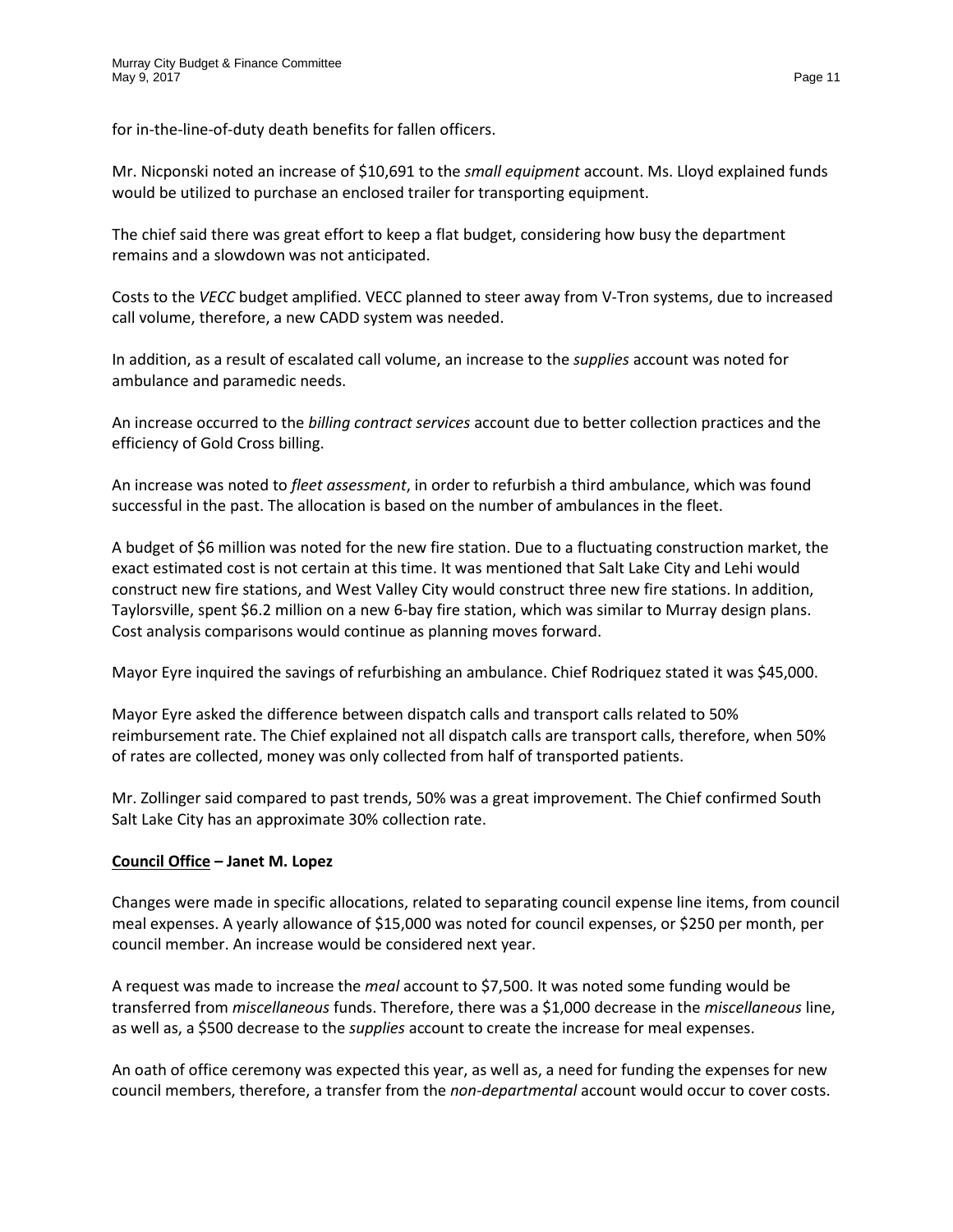Mr. Nicponski noted a significant decrease to the *regular employee* account. The reason was due to an allocation to *enterprise funds,* which contributes to all internal service providers, such as, utility billing, attorneys, human resources, GIS, finance and IT. Mr. Zollinger explained the transfer was made to allocate payments from various funds and not just from the General Fund.

Ms. Lopez said *professional services* paid for live video streaming of council meetings.

Cell phone allowance was noted as \$65 per month, per council member.

Due to an error, Mr. Zollinger asked the council to approve the transfer of \$7,500 from *nondepartmental* to the *meals* line item. All were in favor.

## **Finance Department – Justin Zollinger**

There was no significant change to the budget and Mr. Zollinger noted the following:

*Contractual services* was noted for the city auditor and reflected a budget of \$32,000 since there had not been a single audit for the last few years. The cost of an audit was generally \$29,000, therefore, Mr. Zollinger felt more than sufficient funds were available.

Adequate funds were noted in the *small equipment* account, which would be utilized to purchase a new computer for the new finance director.

The budget was tightened slightly in *non-departmental* due to the number of retirees remaining on health insurance. A few people coming off health insurance would switch to Medicare after reaching 64 years of age.

The *debt service & transfers* budget reflected a substantial decrease in debt service payments. The low balance of \$2,015,645 reflected what remained of a 2009 bond and the UTOPIA bond payments.

The city paid off its 2007 sales tax revenue bonds in the amount of \$2,845,000 during fiscal year 2017. A decrease in the budget would benefit the financing and construction of a new city hall.

The *transfer out* account increased due to budget savings from paying off the 2007 sales tax revenue bonds. The increase would be transferred to *Capital Projects* and *Murray Parkway golf* account for 2018.

Details related to the Budget Addendum for Fiscal Year 2018 are listed below.

- Cottonwood High School banners were removed due to the legal opinion that banners were not feasible. The cost would have been \$2500.
- Murray High School Arts Festival was discontinued. The cost was \$1,000 last year.
- Murray High School Music Specialist, previously \$40,000 was changed to \$30,000. Ms. Turner asked if funding was determined for Cottonwood High School's music department. Ms. Towers was not aware of funding other than \$30,000 for Murray schools overall. She felt funds could be divided accordingly and would further investigate.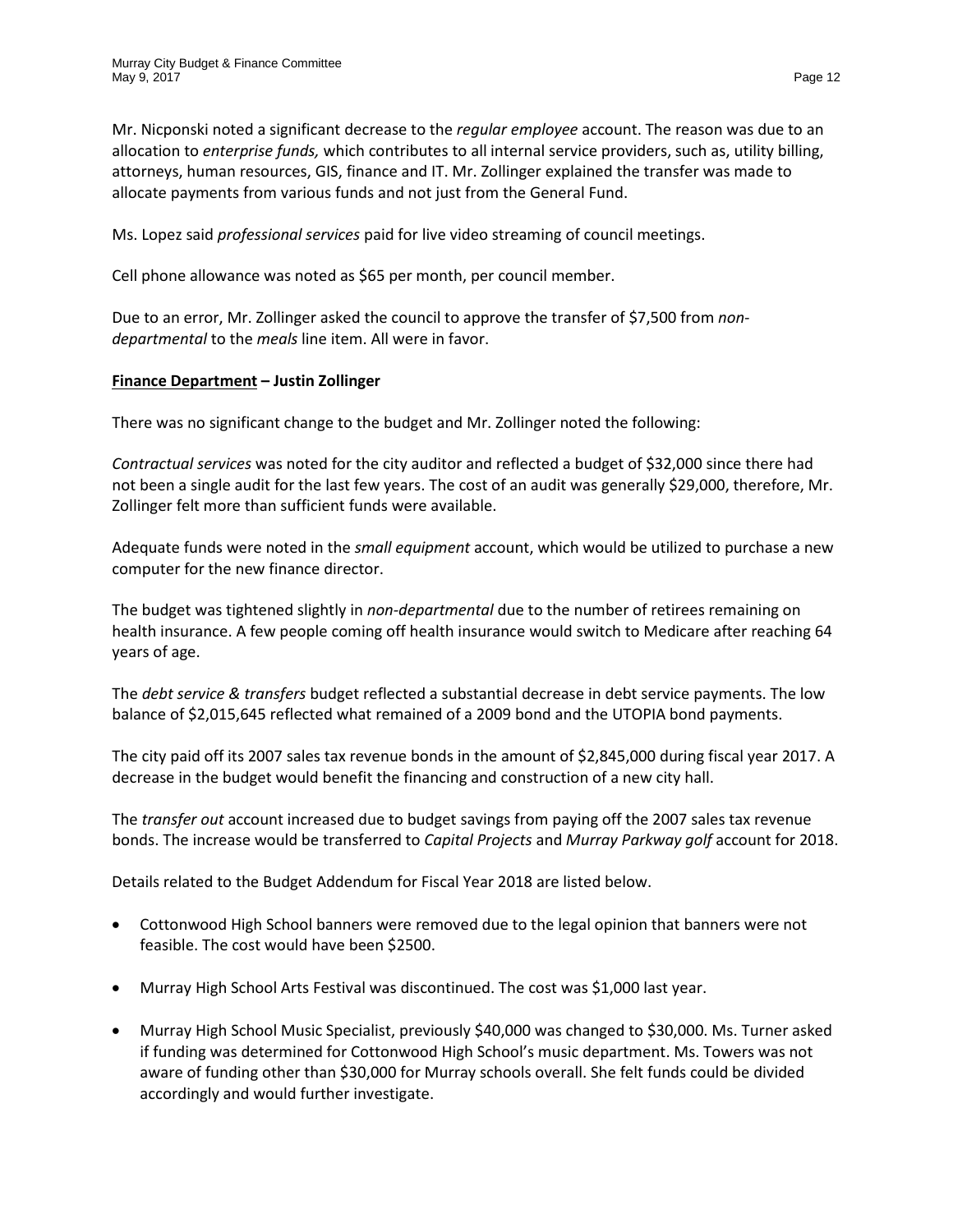- The Mayors scholarships were awarded in the amount of \$1,000 each (\$2,000) for two senior high students; one from Murray High and one from Cottonwood High.
- A donation of \$75,000 to the Boys and Girls Club would remain the same.

## **Justice Court – Michael Williams**

The budget was the same as the previous year, which was less than years passed. A request was made to reduce the *supplies* account by \$5,000 and transfer funds to the *judge coverage* account. A need for more judges was noted, due to an increase in small claims.

Mr. Williams said the courts had done well this year. A clerk was replaced with a lower paid employee.

A Utah state grant was received to pay for half the cost of a new fingerprint machine. The total cost was \$18,900.

Since going paperless, a work station for the judges required a new computer. State funding of \$17,000 was received to help with the total cost of \$22,000.

A request was made for a new front door metal detector, called a magnetometer, because the current system is not functioning properly.

Funds are available to repaint common areas in the 13 year old facility, which is much needed.

The Murray courthouse was one of many large courts to successfully go paperless and to meet the cutoff date, of January 1, 2017. Training for judges and clerks was tedious, despite unanticipated bugs in the system. Paperless filing, however, is not yet mandatory, due to credit card processing problems and card limits of \$11,000, therefore, a challenge remains with *small claims*.

Mr. Camp addressed the increased workload in small claims and noted a decrease in *fines* revenue. He wondered if revenue was neutral in covering costs. Mr. Williams stated costs were covered, however, he mentioned a financial loss with each processed case, due to the \$18 cost of an interpreter, which was more than case filing fees. Mr. Williams was not sure when the cost for interpreters was set or why it was set at a higher amount.

Mr. Zollinger said traffic citations were down. Mr. Williams confirmed traffic citation were significantly lower due to a philosophical change. Citation revenue was as much as, \$15,000 and \$17,000 per year in the past, and had fallen to \$11,000 this year. However, criminal and misdemeanor cases remain the same every month at approximately \$1,300. Mr. Williams felt residents might view the courts as a revenue source, however, he noted courts do not write citations or set fines; total amounts were mandated by the state.

Mayor Eyre inquired about mold in the facility. Mr. Williams reported three major water problems over the last couple of years and a significant finding, which revealed a major leak. Mold and mildew were discovered, however, the source of the leak remains a mystery. Water stains were discovered after professional testing and all walls were noted as water infested by four feet. Carpet was removed and fans dried out affected areas, although black mold was not present. The leak could be coming from the dental office above or from vents leaking during significant rainfall. Repair costs are estimated from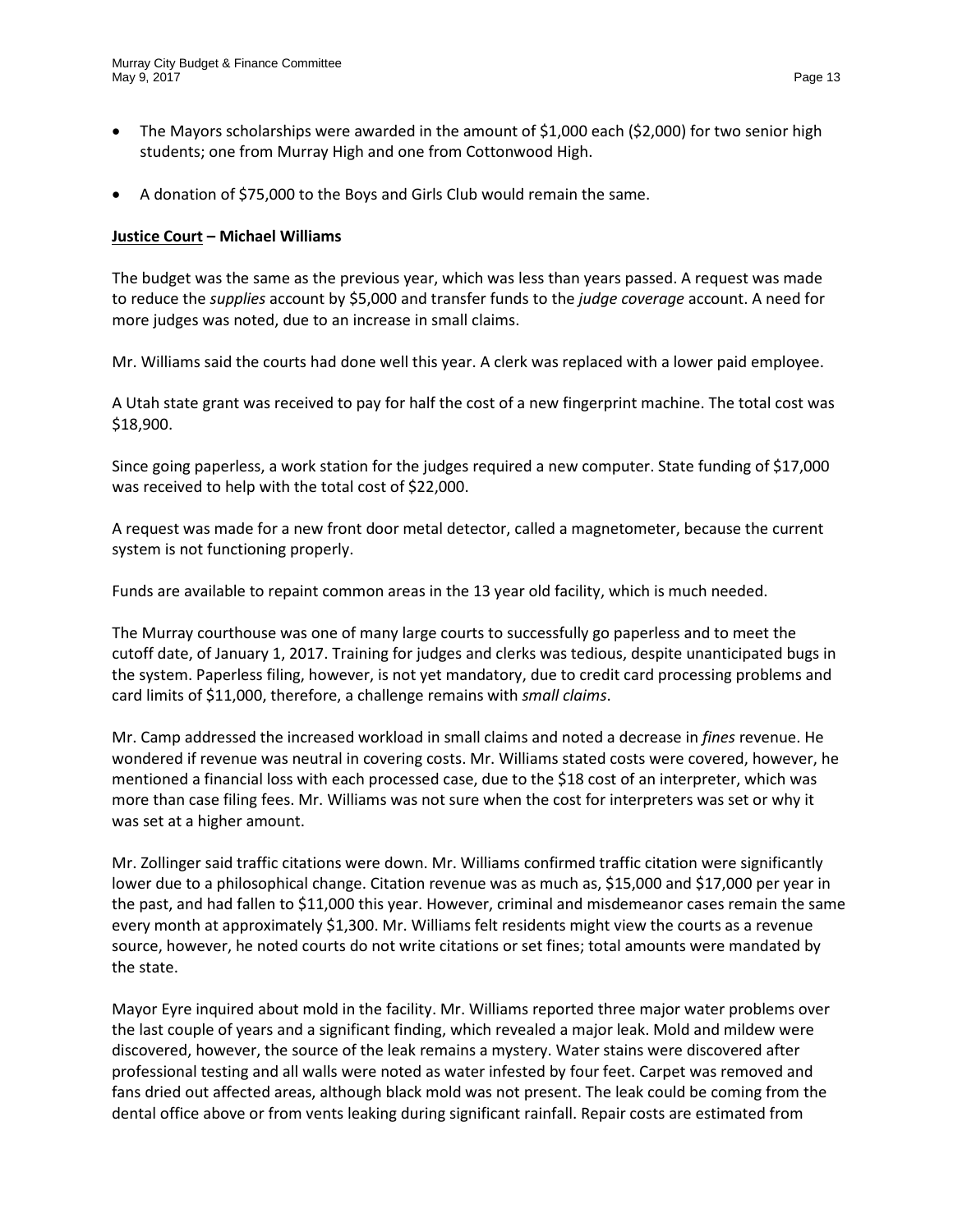\$10,000 to \$15,000 as efforts to locate the source continues.

### **Public Services – Doug Hill**

The operating budget was relatively flat. With the exception of wages, very little change was noted in operation costs from last year to the current budget.

A slight increase occurred to the *cell phone* and *credit card* costs.

Mr. Brass inquired what concerns Mr. Hill had related to retiring employees or old facilities.

The biggest challenge was hiring and retaining seasonal employees. A recent survey relating to seasonal employees was conducted in the Salt Lake valley, where pay increase adjustments resulted for *seasonal employees*. There are 20 seasonal employees who would start park operations over the summer. The golf course and cemetery are currently hiring seasonal employees as well.

Another challenge, from year to year, is the city's aging and deteriorating infrastructure, which affects city and park facilities. Mr. Hill commended Mayor Eyre for a phenomenal job the last three budget years to ensure funding for *infrastructure*, however, keeping up with every need continues to be a challenge for funding.

Last year's high cost of \$75,000 for *road salt* was noted. Mr. Hill explained the cost was purely a function of weather, which changed during winter, from month to month and into early spring; therefore, cost estimates were based on averages which could often exceed or recede depending on snowfall and ice.

Mr. Zollinger asked if pretreating roads was beneficial to less salt use. Mr. Hill confirmed it was a great help. The department was able to implement a brine solution program prior to snowfall. The practice is the standard for most cities, as well as, for the Utah Department of Transportation. He felt Murray's first experience utilizing the solution was successful. Therefore, a cost of \$50,000 was noted in the budget for the purchase of a computerized brine maker, which would provide savings compared to road salt purchases.

### **Public Works**

The operations budget was identical to last year, however, *utility assessments* and *Class C road* monies had a slight increase, due to an error made last year when funds were mistakenly withheld because of legislative results. The issue was corrected mid-year, therefore, full appropriations for Class C Roads was expected this year.

The *streets division* is included in the public works budget, as well as, *engineering* and *shop operations*. The old shop facility works well for the city, however, it is aging; upgrades, paint and roof repairs are needed.

As approved by the Mayor's 2018 Budget, a new engineer position was created for the future. The primary reason was due to major redevelopment in the city.

### **Parks and Recreation**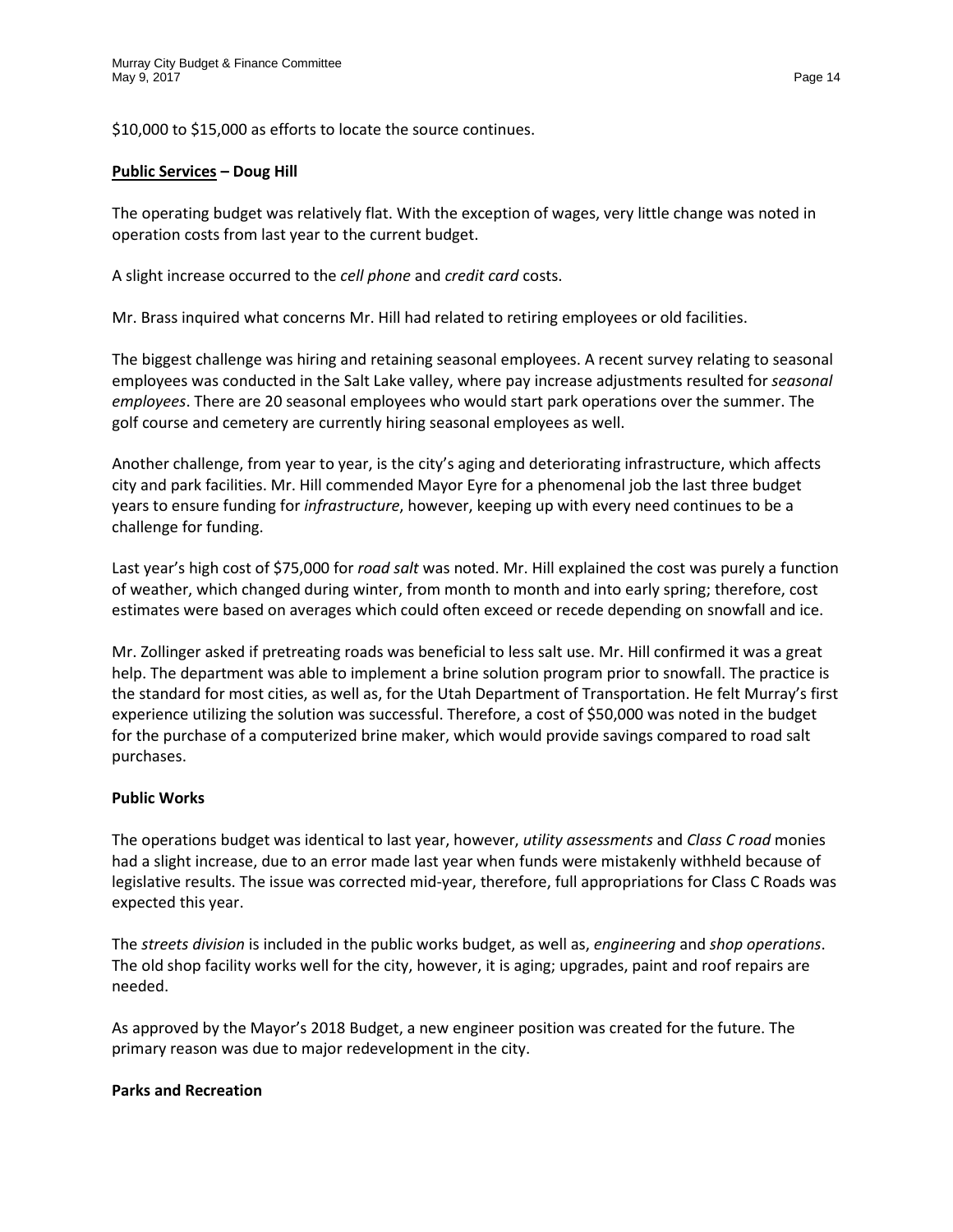Mr. Hill explained, with the exception of wages, the budgets were the same as last year in the parks, recreation, arts and history and the Park Center divisions. Overall costs were identical and few line item changes were noted.

Due to Ms. Kirk's retirement later this year, a new employee was added with the mayor's approval. Training has occurred during the last five months, therefore, two full-time positions were noted in the *arts and history budget.* 

Mr. Nicponski inquired about the fish program for Willow pond and wondered if fish were provided by the state. Mr. Sorensen reported \$4,000 per year was supplemented by the city to the Division of Wildlife Recourses for fish stocking.

Due to staff changes in the *recreation* budget, responsibilities shifted, therefore, *employee* costs were transferred from *recreation* to the *Heritage Center*.

An adjustment was noted to the *golf fund*, which shifted funds from the *recreation* budget to the *Heritage Center,* as well. The change was not considered a cost increase, but rather a transfer from one budget to another.

The same transfer occurred in the *arts and history* budget, with the anticipation of Ms. Kirk's retirement. In addition, a change in line items to cover costs for the Murray Fun Days celebration would come from the *parks and recreation* division instead of *arts and history*.

There were no changes to the *outdoor pool* and *cemetery* budgets.

Ms. Turner noted an increase to *cell phone* expenses. Mr. Hill explained with cell phone costs ever increasing, centralizing accounts into one provider offered better pricing overall. The city utilizes AT&T, whereby, each division has a separate budget for cell phone costs, therefore, all divisions reflected an increase this year.

# **Water Fund**

The February financial statement reflected \$3,700,000 in Water Fund reserves and the city is in great shape. *Reserves* are well above the required minimum of 25%, therefore, the city would utilize \$858,000 of reserves from the Water Fund next year for capital projects.

Although the water system operates well and reserves provided for projects, a rate increase has not occurred in five years. Therefore, in order to consider rate increase accuracy, a water rate study would be conducted this summer.

Due to recent large road projects, such as, 5900 South requiring water lines, the city postponed the task of replacing aging and deteriorating water lines throughout the city. The need for a very aggressive replacement program was indicated and the various projects will move forward this year. Constituents should understand water line repair costs are separate from road repair costs.

Mr. Zollinger considered a positive perspective, although the city would spend \$858,000 from reserves, the city was funding \$600,000 of capital from operations as projects occur.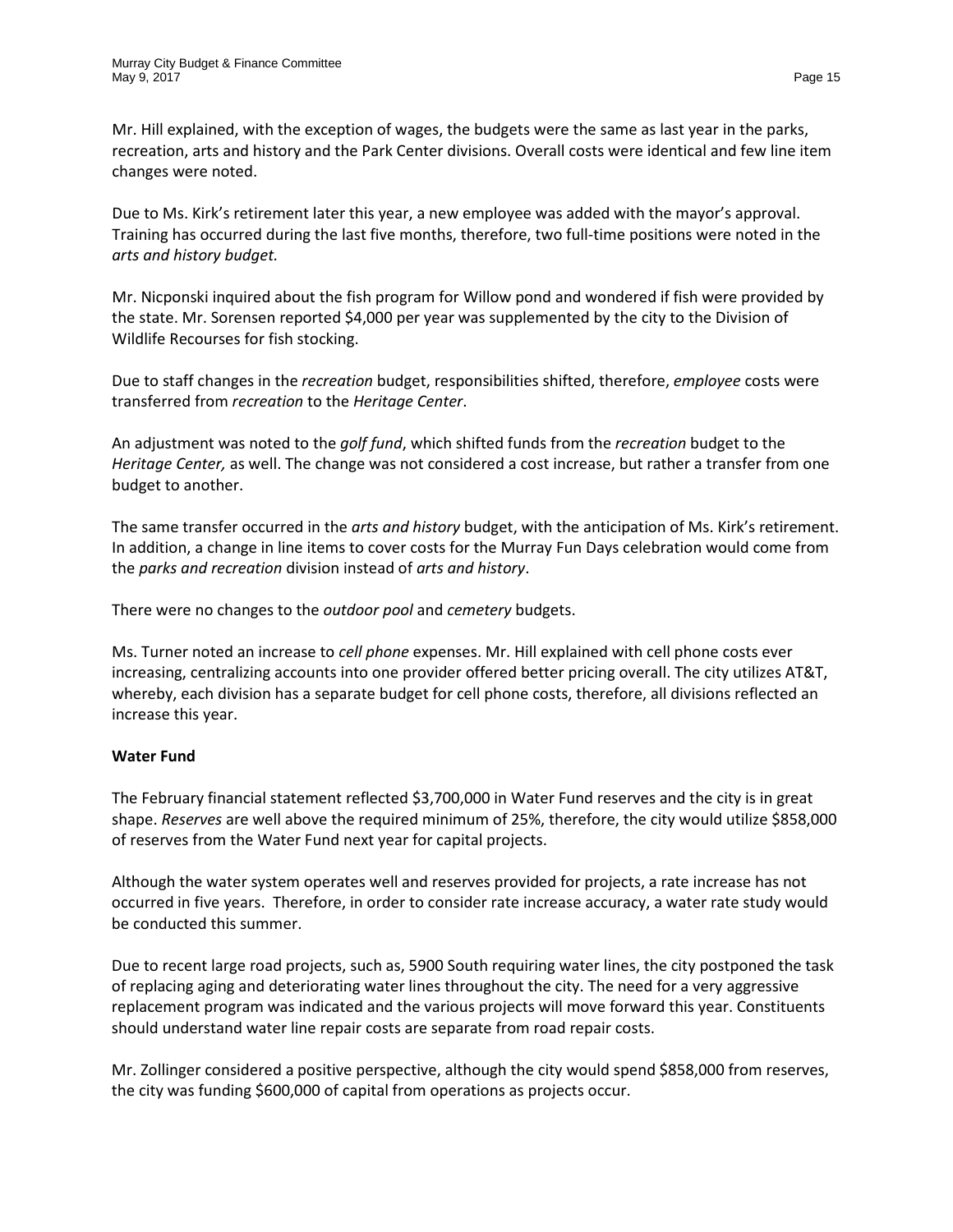The next large costly water line project was scheduled for 4500 South under the I-15 Freeway, which was funded by this year's budget and would carry over into 2018.

#### **Waste Water Fund**

Considering the upgrade at Central Valley Water Reclamation (CVWR), costs are increasing, due to construction expenses. Estimated costs of \$848,000 would be utilized from the Waste Water Fund reserves next year, which reflected a balance of \$4 million. Mr. Hill stressed, utilizing reserve funds was not a great concern, although, there was no immediate plan to replenish money at this time.

Mr. Zollinger confirmed, however, the city recently paid off a bond of \$1.7 million, therefore, reserves would stand at \$2.3 million. Consequently, he noted the use of \$848,000 in reserves, with a capital budget of only \$500,000 was not a favorable idea. Spending reserves to balance operation costs was typically frowned upon and considered non-sustainable. Based on budgeted costs, from CVWR, the only solution was a rate increase.

Mr. Hill agreed and stated a consultant hired by the city would conduct the waste water rate study and increases would be considered by the council in a few months.

Mr. Nicponski affirmed the city would face two rate increases; one for water and one for waste water. Mr. Hill confirmed there would be two increases.

#### **Golf Course**

The golf course budget experienced a significant decrease in revenue due to the construction and installation of a new sprinkling system at a cost of \$2.4 million. However, expenses are estimated as zero next year, even though a need for new maintenance equipment such as mowers remains. Another reason noted for the 10-year downward trend in revenue, was due to the decline in popularity of the sport. The negative trend is a nationwide concern.

Mr. Pearson agreed and explained the negative trend, where he learned while attending a player development seminar recently at Jeremey Ranch; the sport is in decline for many reasons, such as, injury, age, lack of time. Years ago, new golf courses were constructed throughout America at a rate of 150 per year. Only 15 new courses were constructed nationwide in the last five years and 33 courses closed. Trends are down, he said, however, after his research, fortunately for Murray City, the trend is not as bleak comparatively.

This is the first year the city would subsidize the golf course since opening in 1986. The mayor recommended a transfer of \$34,000 from the General Fund to the golf course fund. With construction completed, the hope is to see a usual level of play return in July, despite the nationwide downward trend. Golf fees are \$15 for nine holes and \$22 with a cart. Fees double for 18 holes.

Mr. Hill noted many line items were trimmed in the budget, for instance, golf marshal positions were removed. Had the city not subsidized golf course expenses, a full time employee would have been laid off, due to the tight budget.

### **Solid Waste Fund**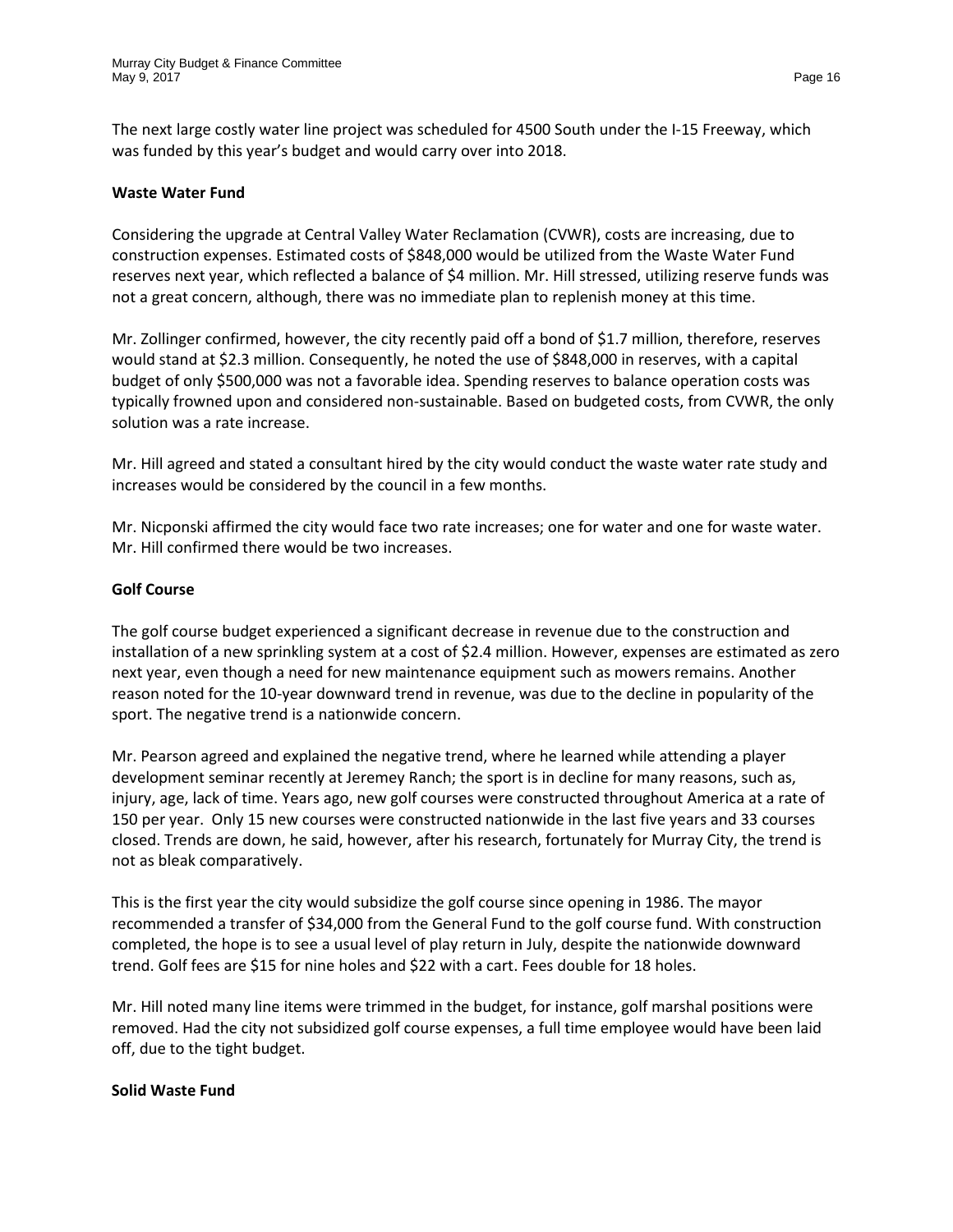The Solid Waste Fund is relatively stable and is a stable source of revenue for the city. *Reserves* were noted at \$400,000 with no significant change, however, the cost for *garbage removal* increased. A fiveyear contract with ACE Recycling and Disposal began January 1, 2016 and the cost was expected to increase upon renewal. In addition, the exact increase for Trans Jordan Landfill dumping and tipping fees was not clear, but expected due to ongoing yearly legislation regulations. Therefore, a slight increase occurred for next year's budget because recycling costs are higher than regular waste.

### **Storm Water Fund**

The Storm Water Fund was hard to balance with capital projects. A new *fee* increase from \$4.05 to \$4.55, was approved and effective August 1, 2017. The fifty cent increase was anticipated five years ago, and was offset by a bond approval last year for three major storm water projects. Funds would be transferred into next year's budget as projects proceed.

Three projects include: the storm water project on Brahma hillside underway, the Utahna project would follow, and lastly Clover Meadow. As construction costs continue to rise, it was projected that very little funding would remain for future projects once all three are completed.

The purchase of a street sweeper next year is necessary to replace one of three 1996 models. The cost would be \$285,000.

In order to update the Master Plan and the Capital Projects Plan, a proposal was made to conduct a fee analysis study which may result in a future storm water fee increase.

Mr. Nicponski noted the number of increases and wondered if it was wise to raise fees all at once or one fee at a time.

Mr. Brass noted when property tax increases occurred in the past, constituents felt three small fee increases were more favorable, as opposed to one large increase that could impact personal budgets more significantly. His main concern focused on unhappy eastside residents, who have no existing storm sewers, but would receive the increase to their bills, which was not justifiable because money spent on storm water did not affect their area. He continued, explaining how \$30 million to \$50 million would be spent for mitigating the cost to treat of storm water was imperative and would be difficult. Overall, informing the public that all residents should contribute to the treatment of water, whether sewer water or storm water was important, because the city could not treat its own water.

Mr. Hill mentioned an upcoming project on Vine Street, through to Van Winkle Blvd, which might be of encouragement to eastside residents. The project would provide storm drains, curb, gutters, bike lanes and sidewalks and would be constructed over the next four years. Water drainage from the area would be included and hopefully residents would see tangible improvements to their area.

### **Central Garbage**

The operations budget was flat. All the departments in the city share in funding the Central Garage Fund. A baseline allocation is provided when work is completed and parts are paid for.

# **Capital Projects**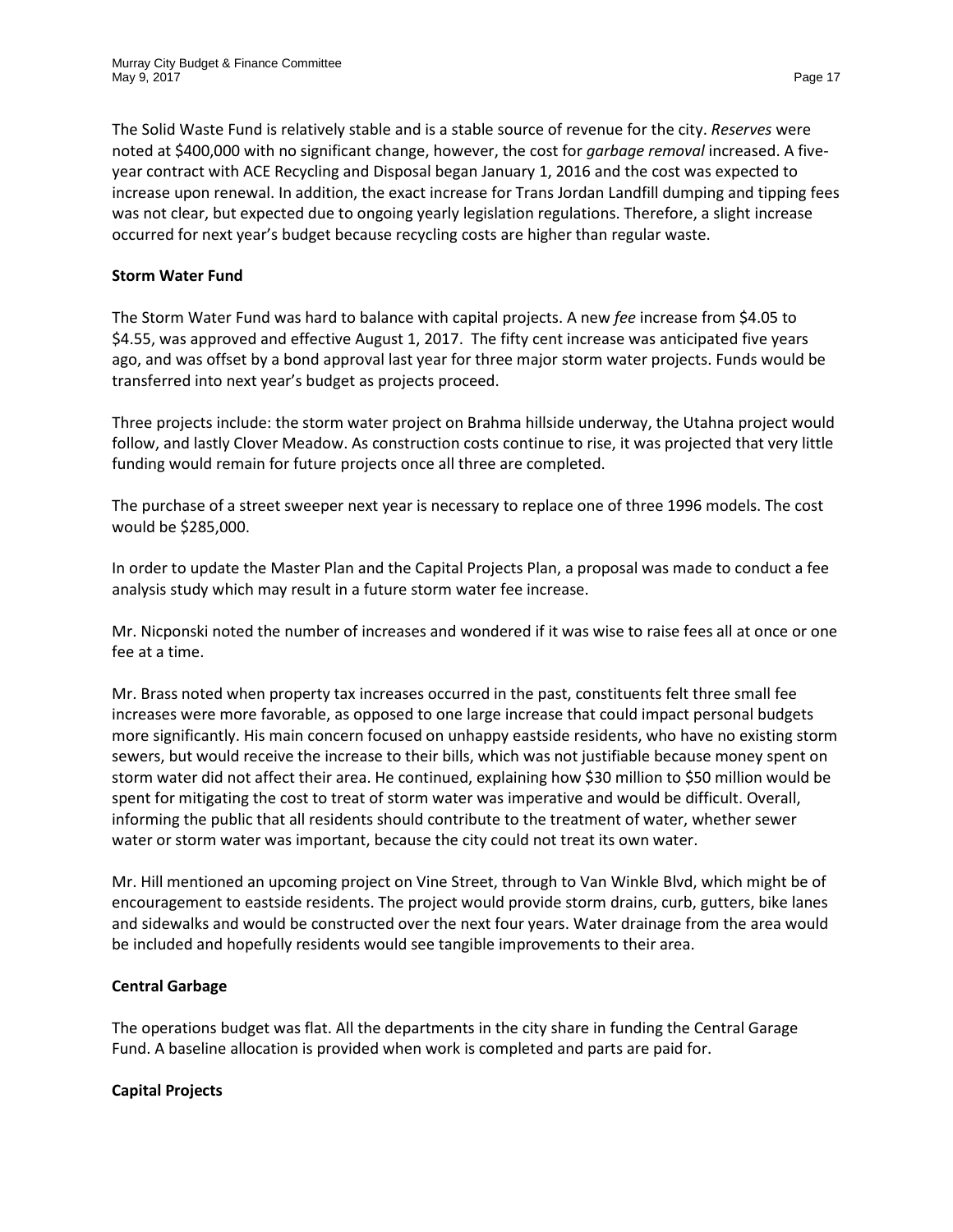Mr. Hill listed the projects within the following departments, which were divided into line items in the capital budget:

- Cemetery replace 10-year old snow blower, \$3,000
- Arts Murray Theater conceptual designs, \$20,000
- Parks
- ⋅ Purchase backhoe, \$110,000
- ⋅ Playground fall material, \$10,000
- Tree grates at Willow Pond, \$22,000
- ⋅ Computerized irrigation control system, \$250,000
- ⋅ Weed sprayer, \$18,000
- ⋅ Utility vehicle, \$9,500
- ⋅ Pick-up truck, \$50,000
- ⋅ Tractor, \$60,000
- ⋅ 36" lawn mower, \$15,000
- ⋅ Resurface tennis courts at Hidden Village Park
- Park Center
- ⋅ Paint toy structure located in swimming pool
- Replace bathroom countertops
- ⋅ Recoat indoor slides and stairs
- Heritage Center
- ⋅ Replace freezer
- ⋅ Replace kiln
- ⋅ Replace 40 year old stove
- ⋅ Purchase food prep table
- ⋅ Purchase steam table
- Engineering
- ⋅ Vine street design, federal money of \$4.3 million with matching dollars of \$290,000
- Pedestrian improvements on Winchester Street and 1300 West
- ⋅ Signal and safety improvements on Winchester Street at UTA tracks
- ⋅ Radar speed signs \$18,000
- Purchase copy machine
- ⋅ Replace overhead doors
- Streets
- ⋅ Purchase traffic control truck
- ⋅ Purchase plows for 10-wheeler –dump trucks
- ⋅ Salt brine equipment
- ⋅ Purchase airless paint machine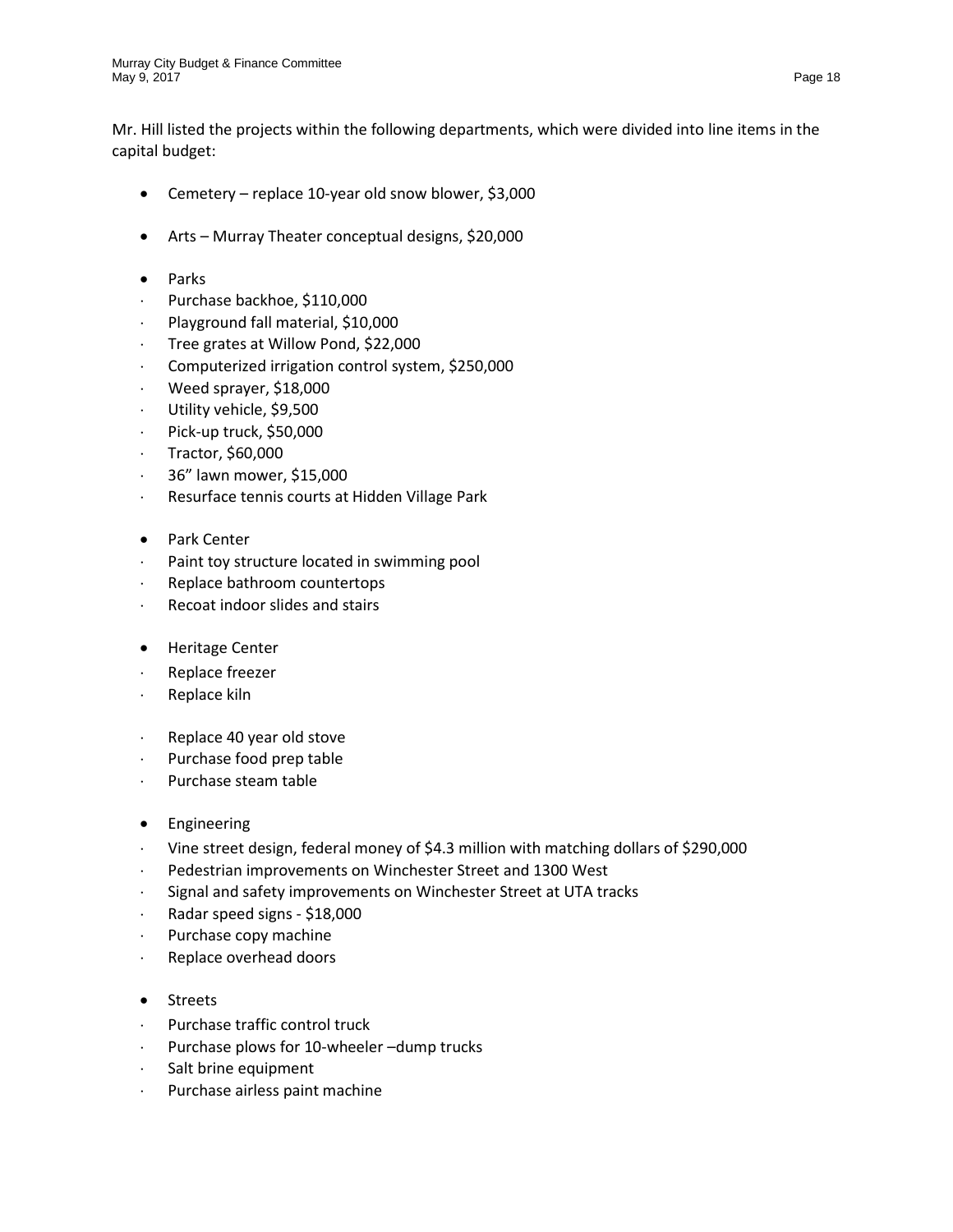- Class C Road Projects
- Bullion Street near 1300 West
- Overlay on 5300 South between State Street and Vine Street
- ⋅ River Point Circle
- ⋅ Topowa Drive
- ⋅ Potomac
- ⋅ Lori Way rebuild
- ⋅ Santee Circle
- ⋅ Rainbow Street between State Street and Brown
- ⋅ Auburn rebuild
- Slurry for sidewalks and general street maintenance
- ⋅ Golden Chain rebuild
- Water Fund
- ⋅ Pipeline replacement projects, one million dollars
- ⋅ Service truck
- ⋅ Pump house work replace well equipment and rehabilitation on wells
- Reservoir #2 conduct stability study on large storage tank located on 7200 South
- Waste Water Fund
- ⋅ CVWR improvements
- ⋅ Walden Glen lift station
- Golf Course
- ⋅ None
- Storm Water
- ⋅ Street sweeper
- Central Garage
- ⋅ Alignment machine

### **Power Department – Greg Bellon and Matt Young**

Mr. Bellon described the budget as steady, very conservative and balanced, as well as, down approximately \$200,000, which would continue to provide stable revenue. *Wages* remain the same. *Operation* costs reflected an increase of approximately \$1.2 million. *Capital* decreased \$1.1 million, therefore, an adjustment was made.

Revenue included *Impact* fee increases of 166% reflecting a budget of \$200,000 which was noted below actual costs in 2016 of \$231,250.

A slight increase occurred in *Interest Income* and Mr. Bellon reiterated the practice of keeping a conservative budget.

An increase of \$400,000 was made to the *work orders* account, due to 2016's work orders totaling close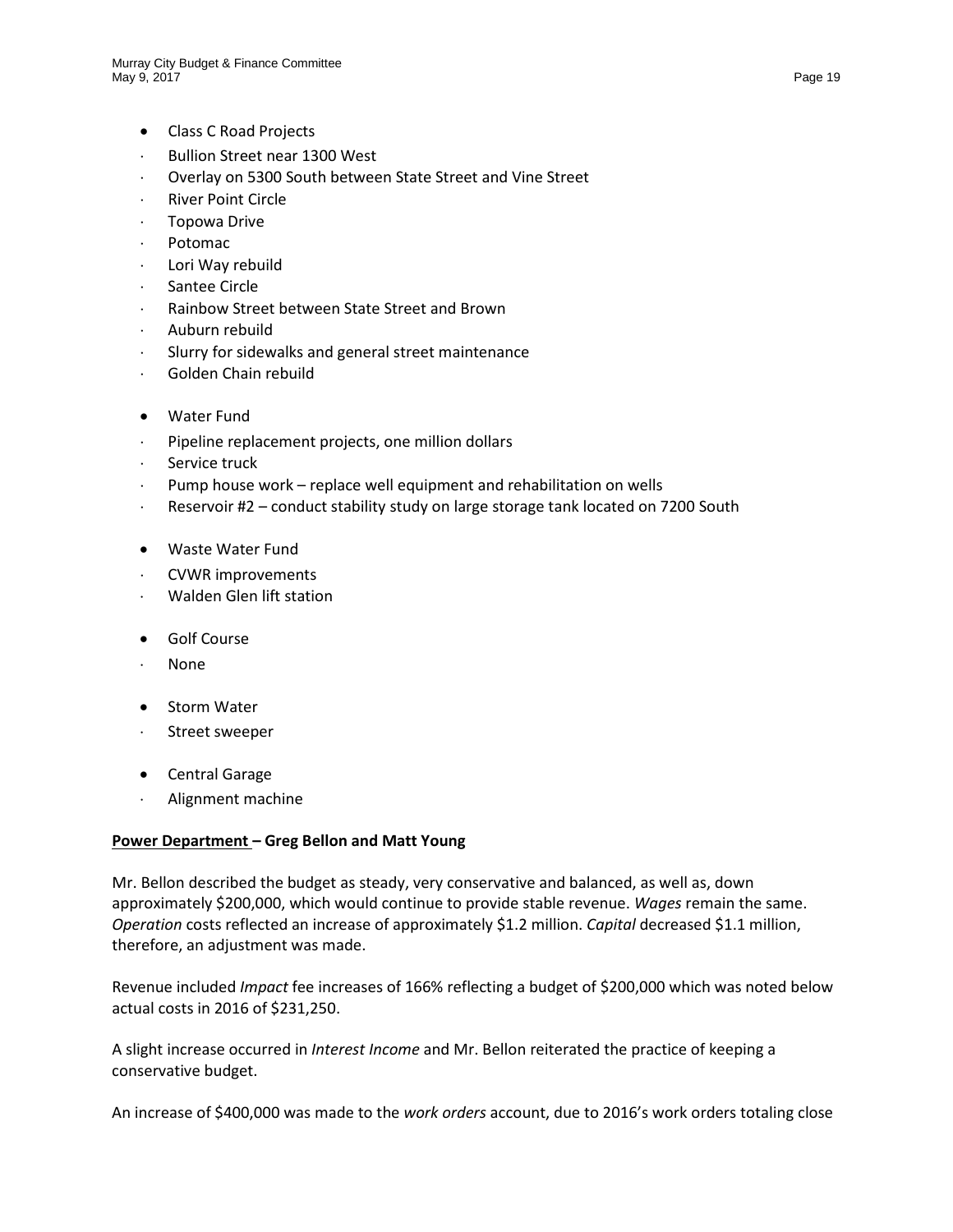to one million dollars. Considering upcoming city growth, the increase was considered conservative.

The following expense line items were noted:

*Energy education* was mentioned for its value in educating 3<sup>rd</sup>, 5<sup>th</sup> and 8<sup>th</sup> grade school children in the Murray School District about energy conservation, therefore, an increase of \$5,400 occurred.

The *miscellaneous* account is utilized to fund work order expenses and had a revenue budget of \$400,000, to offset the expense.

The *equipment maintenance* account for the central substation reflected a 64% increase. Yearly maintenance costs are required due to the continued settling of the land, under which the substation is situated, as it was constructed on an old landfill site.

*The professional services* account was the same as the previous year, which was estimated to be more than adequate.

*Materials and overhead* reflected a significant increase from \$60,000 to \$795,000, due to reorganizing *backyard rebuilds* from capital projects.

*Transformers* are now considered *inventory* items, therefore, the account reflected a zero budget.

There was an 8.7% increase over last year's *Hunter II Plant* budget, and the *CRSP Plant* account increased by 2% as well.

The *pool and exchange* account, which is utilized for power sales and purchases, was reduced by 21% due to a significant reduction in purchasing needs. However, depending on rising prices, the budget could increase in the future again.

The *San Juan plant* would be closing in 2022.

The *Trans Jordan Landfill* continues to produce more energy than necessary, therefore, the budget was increased to \$2.5 million.

Due to construction delays at the warehouse, the *buildings* account was reduced 87%. Therefore, funds of \$2.8 million were transferred to various accounts, such as *backyard rebuilds*.

Mr. Bellon mentioned *equipment* needs, such as a vehicle, bucket truck, two service trucks and transformers.

Mr. Zollinger pointed out the positive fact that the power department funds all of its capital expenses as they happen. Meaning, the department does not utilize reserves for expenses, nor was there a plan to utilize reserves for future needs. All capital, operations and wages are provided by rate fees and funded by operating revenue. Reserves total \$14.5 million in the power department.

### **Human Resources – Mike Terry**

The small budget was recognized and increase requests to the following line items were mentioned.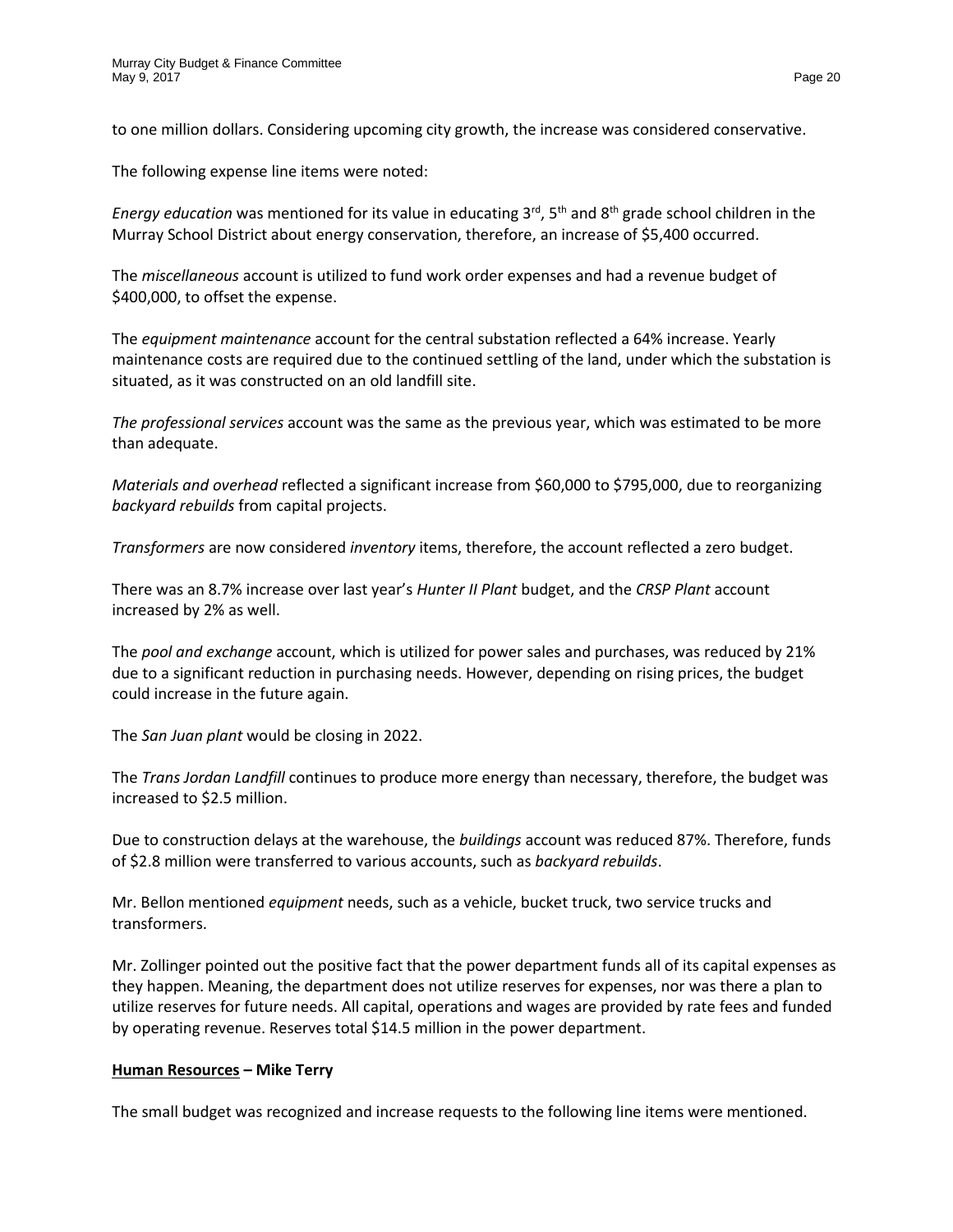Out of state *travel* for training was expected this year, therefore the *travel and training* budget would increase from \$4,000 to \$10,000, which would accommodate three employees for various conferences throughout the year.

A \$1,000 increase to the *software maintenance* budget was requested for the computer program, Performance Pro. The new software benefits the salary survey website, allows applicants to apply for jobs on-line and will eventually be utilized for employee evaluations.

An increase of \$2,000 was requested for *employee drug testing*. Drug tests are conducted on new hires, employees with CDL licenses, as well as, on certain employees in safety sensitive positions randomly throughout the year. A single drug test is approximately \$30 per person.

In order to conduct a comprehensive compensation study, a \$50,000 increase was noted to *professional services*. In the past, annual studies were conducted, however, 10 years have passed since the last one. The study determines whether rates are appropriate for job titles. Studies related to cost of living adjustments (COLA) and merit increases have occurred, but not one of this nature. The challenge of the salary study analyzes, pay rates, job comparisons, people, and geographical details related to appropriate salaries. The goal to attain information and ideas from various vendors, hire an outside source to perform the study would be of value. The high end request of \$50,000 would ensure a complete and thorough study, which could result in grade changes, job description changes or become similar to other fire and police departments. A modification altogether, to a step program might result. He explained, COLA studies keep businesses competitive, where a salary study determines whether specific areas of the workforce are in line with inflation.

# **Mayor's Office – Janet Towers**

Ms. Towers reported a flat budget.

The *operations* budget decreased \$5,000 due to employee compensation. The *regular employee wages account* reflected a decrease, due to the retirement of an employee, as well as, employee's allocations made by Mr. Zollinger.

Mayor Eyre expressed his appreciation for Ms. Towers and her hard work over the last several months by taking on responsibilities of two employees. With the recent staff retirement, he offered a suggestion to Mr. Zollinger and said it might be helpful to set aside funds, specifically for employee retirements, which would ease the burden of waiting months to hire a replacement. He was hopeful Mr. Zollinger could address it in the future, once the city was in a position to do so. Mr. Zollinger said if informed in advance he would plan accordingly.

# **MCEA – Carisa Gale**

Employees were satisfied with last year's increases. There was nothing negative to report on the budget.

A summer party would be held at the Heritage Center with a live band and bingo on June 9, 2017 at 6:30 p.m.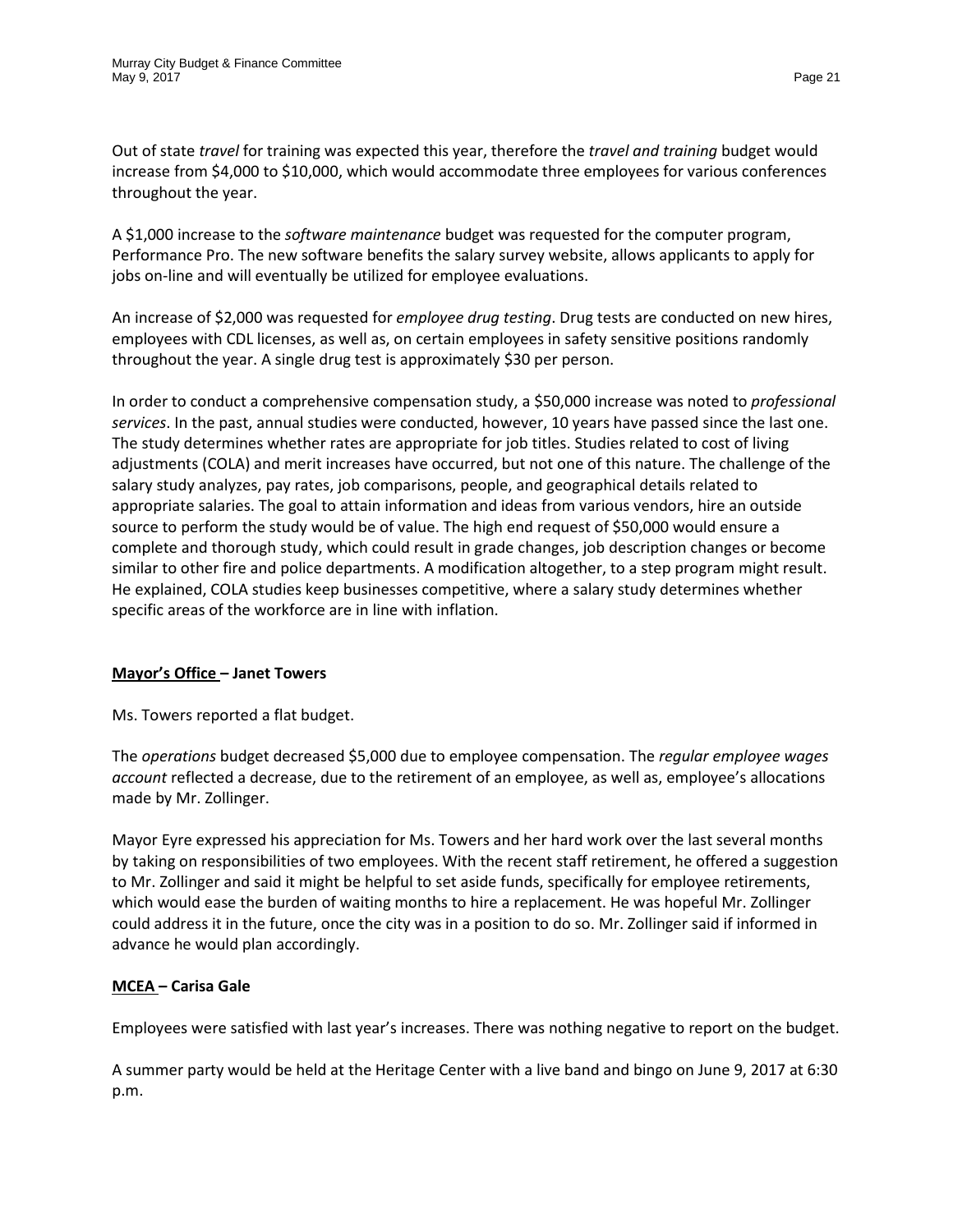#### **Police Department – Craig Burnett**

The request was made to reinstate a lieutenant position in the department, which terminated three years ago. A promotion would occur to fill the position and financial costs would be absorbed within the department. Reasons for the request were noted as: regaining a position once held, providing upper mobility for sergeants, fulling a great need in administration duties that relate to new records management changes by VECC.

Pay adjustments were noted in *wages* for 10 Master Officers.

The *operations* budget would remain the same, however, an increase of \$7,000 was requested for *fire arms* bringing the budget total to \$12,000. Patrol rifles are 10 years old and need to be replaced. The cost for replacing them all at once was estimated as \$75,000 in the CIP, therefore, by increasing the *fire arms budget*, an annual rotation schedule would be implemented providing savings.

Mr. Brass felt safety items should not be funded by CIP. Chief Burnett stated fire arms were allocated the same way, on a rotation replacement schedule.

The department received 24 new vehicles four years ago, therefore, several aging cars would need to be replaced next year. The chief noted a number of unfortunate mishaps regarding *vehicle maintenance* due to unexpected accidents.

Mayor Eyre wondered by having a standardized fleet of Chrysler's if maintenance costs could be reduced. The chief reported just one Crown Vic was utilized and others would be driven as spares. As 10-year old unmarked cars are rotated out, the hope was to achieve a standardized fleet.

Mr. Zollinger noted a decrease of \$44,000 in UCAN under *contractual services*. Chief Burnett affirmed the department no longer had to pay an assessment due to new legislation. The cost per radio, per month, was \$22, therefore, savings would attribute to reinstating the Lieutenant position he requested.

Ms. Turner asked the wages of Murray cadets. Chief Burnett stated cadets are seasonal employees, considered part-time, and earn \$8 to \$10. Most cadets work for approximately 2 years.

Mr. Camp wondered the age and condition of the shooting range and asked if upgrades and improvements were expected. Chief Burnett said very little was needed, because the simulator was recently replaced. Carpet in the classroom would need replacing soon. The hope was to remodel the small firing range.

Ms. Turner asked about an increase to the *buy money* account funds. Chief Burnett explained that the previous year this line item had been decreased to provide money for VECC. The current budget gets it back to the former level.

Ms. Lopez asked about the *alcohol money* account. The chief explained funds derive from beer taxes, attained by the department mid-year in grant money, which could total \$80,000. Funds are utilized to purchase all body and in-car cameras for officers.

Mayor Eyre asked the cost of wages, should the city take over animal control. Chief Burnett explained the city pays West Jordan \$325,000 per year for the service, which was noted under *contractual services*